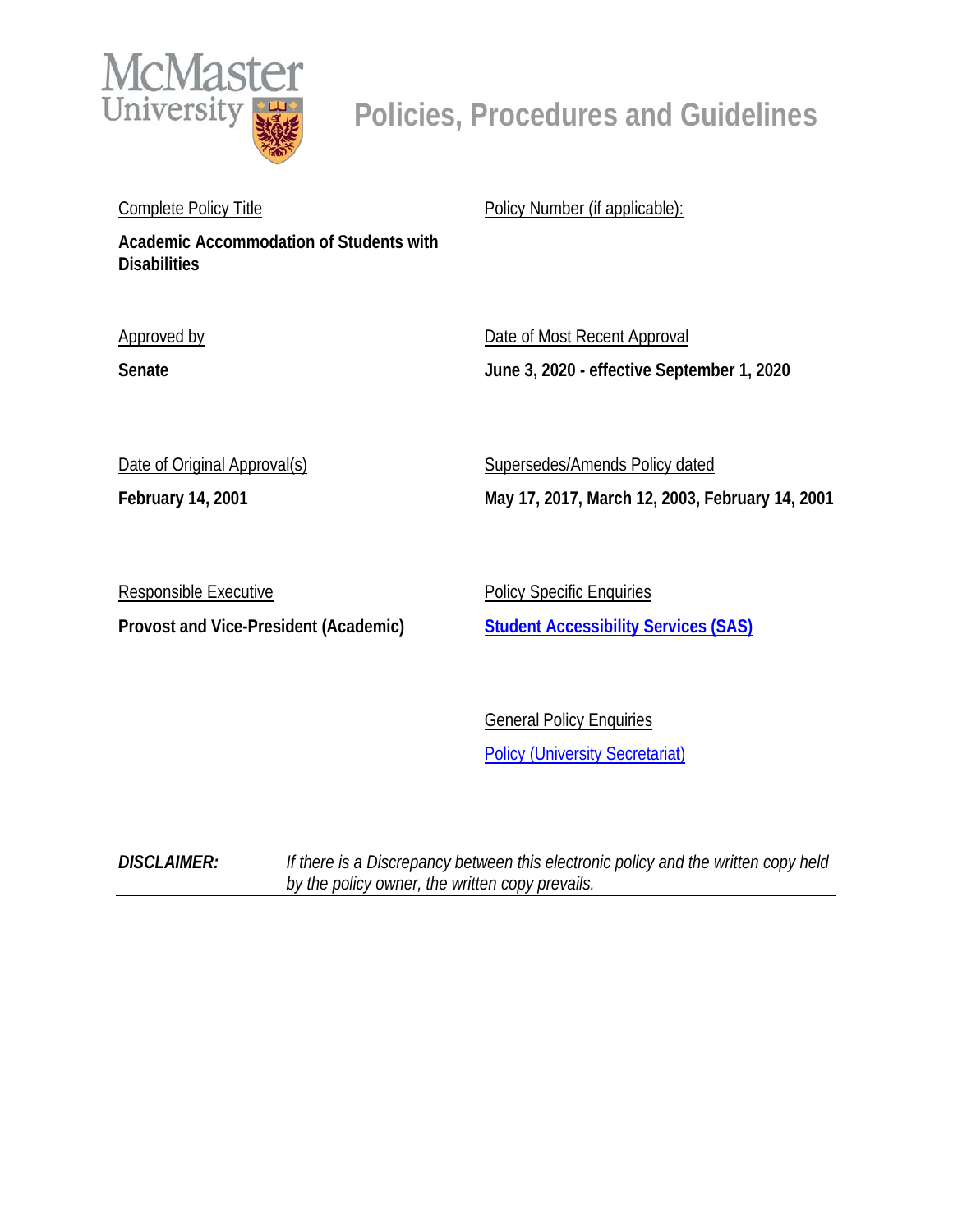## **TABLE OF CONTENTS**

| ASSOCIATE VICE-PRESIDENT (STUDENTS & LEARNING) AND DEAN OF STUDENTS 8               |  |
|-------------------------------------------------------------------------------------|--|
|                                                                                     |  |
|                                                                                     |  |
|                                                                                     |  |
|                                                                                     |  |
|                                                                                     |  |
|                                                                                     |  |
|                                                                                     |  |
| INTAKE MEETING WITH A PROGRAM COORDINATOR REGARDING PERMANENT DISABILITY 11         |  |
|                                                                                     |  |
|                                                                                     |  |
|                                                                                     |  |
|                                                                                     |  |
|                                                                                     |  |
|                                                                                     |  |
|                                                                                     |  |
|                                                                                     |  |
|                                                                                     |  |
|                                                                                     |  |
|                                                                                     |  |
| STUDENT ACCESSIBILITY SERVICES INITIATED RE-ASSESSMENT OF THE ACCOMMODATION PLAN 15 |  |
|                                                                                     |  |
|                                                                                     |  |
|                                                                                     |  |
|                                                                                     |  |
|                                                                                     |  |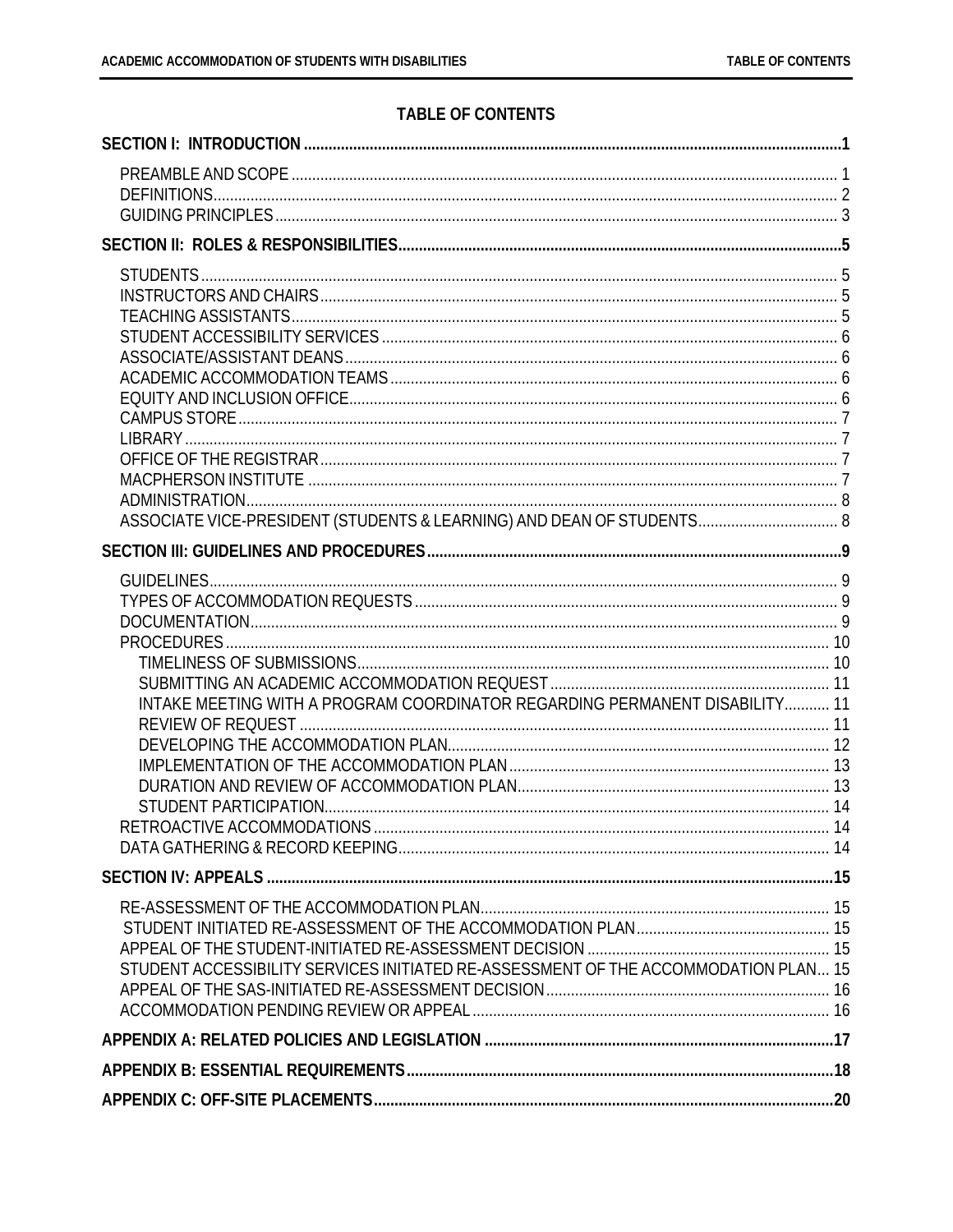# **SECTION I: INTRODUCTION**

#### <span id="page-2-1"></span><span id="page-2-0"></span>**PREAMBLE AND SCOPE**

- 1. McMaster University is committed to excellence in teaching and learning. The University strives to ensure every student is afforded an academic environment that is dedicated to the advancement of learning and is based on the principles of equitable access and individual dignity. At McMaster we nurture and support a culture of acceptance, inclusion and the celebration of diversity. Creating a learning environment that is accessible to all students is a value embedded within the University's fabric as well as our policies, services and practices.
- 2. Academic Accommodation is a shared responsibility. It is a highly collaborative process requiring engagement and full participation of multiple stakeholders, each playing a vital role in shaping a student's Academic Accommodation. The provision of accommodations for students with disabilities requires students, instructors and administrative staff to exercise creativity and flexibility in crafting solutions that meet the needs of the students, as well as to preserve the academic requirements of the University's courses/programs.
- 3. [Disability](#page-3-1) is a concept that encompasses varied definitions including medical, socio-cultural and social definitions. Up to the present, the system at large, including at McMaster University, has relied on the definition of disability provided in the Policy and Guidelines on Disability and the Duty to Accommodate (2000), from the Ontario Human Rights Commission [OHRC]. This approach is built upon a medical model of understanding disability. An alternate view is that of a social disability model that is exemplified within the definition of disability articulated by the World Health Organization (WHO). It is our institutional aspiration to work towards a campus community that adopts the social definition of disability by responding with the creation of universal design for instruction in accessible classrooms and the need for on-going consultation with people with lived experience with disability to guide the design of buildings and instructional resources. However, this Policy acknowledges, upholds, and aligns itself with the medical definition of disability to be in accordance with the OHRC's definition of disability and accompanying policies and statements.
- 4. The University recognizes that barriers to participation exist and adjustments to policies and practices of the University are required. This is accomplished through the prevention, identification and removal of [barriers](#page-4-1) (such as a physical, architectural, technological, information or communication barrier, an attitudinal barrier or learning barrier, or a policy or practice) within the University systems, structures and policies.
- 5. This policy applies to all McMaster University students [any individual recorded by the University Registrar as enrolled in an educational course of study recognized by the Senate and for whom the University maintains education records (graduate, undergraduate, continuing education students, and students in shared institutional programs e.g. Mohawk College and Conestoga combined programs where they are registered as a McMaster student)].

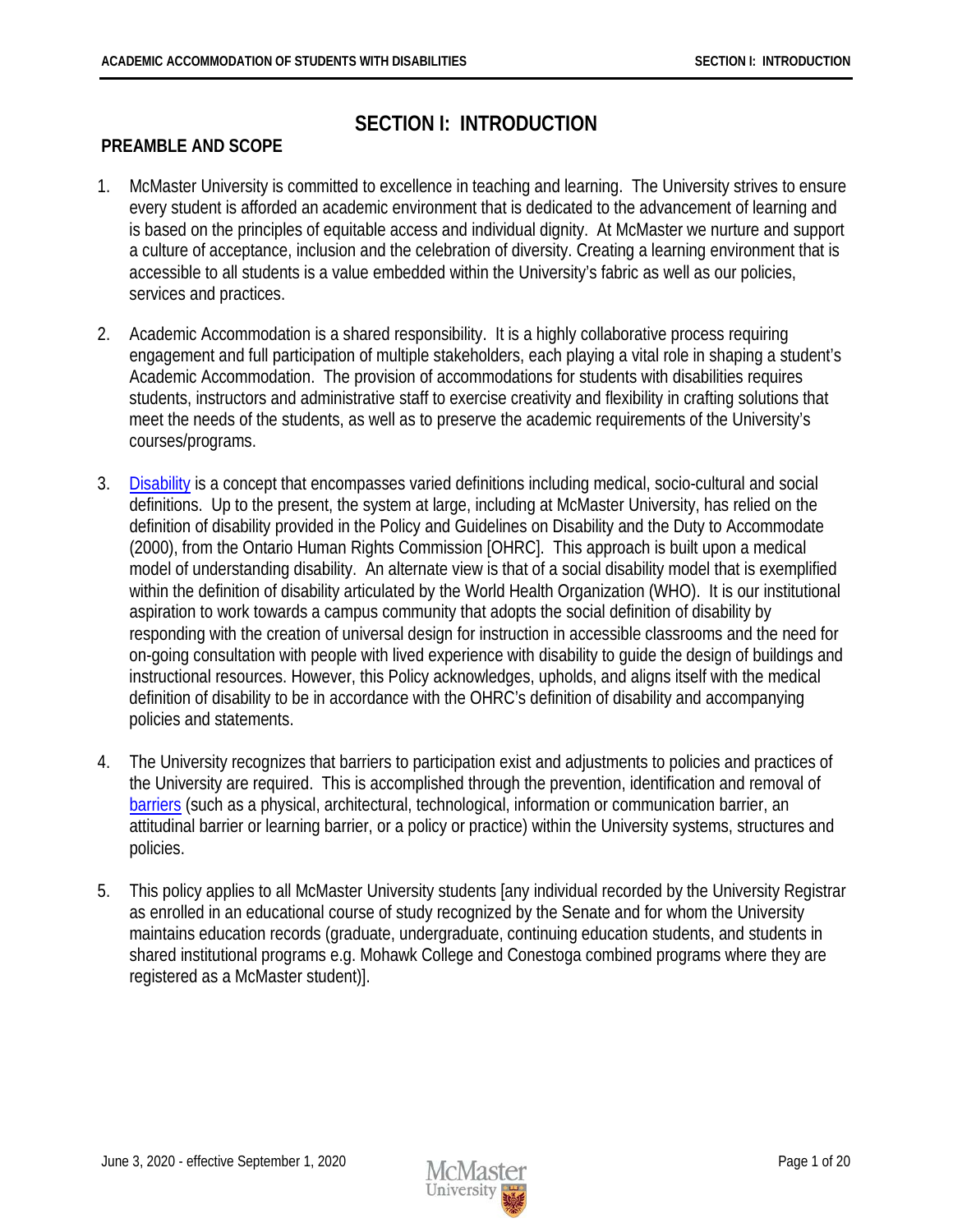#### <span id="page-3-0"></span>**DEFINITIONS**

- 6. For the purpose of interpreting this document:
	- a) words in the singular may include the plural and words in the plural may include the singular;
	- b) **SAS** means Student Accessibility Services;
	- c) for **graduate students**, the relevant Associate/Assistant Dean of their Faculty, is their Associate Dean in the School of Graduate Studies;
	- d) for students in **degree programs not offered by a Faculty** (e.g., the Arts and Science program), the Program Director is equivalent to the Associate/Assistant Dean of a Faculty, and the Chair of the Program Hearings Committee is equivalent to the Faculty Dean;
	- e) for students in Senate-approved certificate or diploma programs offered by the **Centre for Continuing Education**, the Director of the Centre is equivalent to the Associate/Assistant Dean of a Faculty, the program co-ordinator is equivalent to the Department Chair, and the Provost is equivalent to the Dean of the Faculty; and
	- f) for **students in the Faculty of Health Sciences**, the Assistant Dean of the Program is equivalent to the Associate/Assistant Dean of a Faculty.
- 7. All definitions in this Policy include, but are not limited to, the definitions articulated in the *[Ontario Human](http://www.ohrc.on.ca/en/ontario-human-rights-code)  [Rights Code](http://www.ohrc.on.ca/en/ontario-human-rights-code)*.
- <span id="page-3-1"></span>8. **Disability** includes:
	- a) any degree of physical disability, infirmity, malformation or disfigurement that is caused by bodily injury, birth defect or illness and, without limiting the generality of the foregoing, includes diabetes mellitus, epilepsy, a brain injury, any degree of paralysis, amputation, lack of physical co-ordination, blindness or visual impediment, deafness or hearing impediment, muteness or speech impediment, or physical reliance on a guide dog or other animal or on a wheelchair or other remedial appliance or device;
	- b) a condition of mental impairment or a developmental disability;
	- c) a learning disability, or a dysfunction in one or more of the processes involved in understanding or using symbols or spoken language; and
	- d) a mental health disorder/illness; or
	- e) an injury or disability for which benefits were claimed or received under the insurance plan established under the *Workplace Safety and Insurance Act.*
- 9. An **Academic Accommodation** for a disability is an individual arrangement that reduces or removes barriers that limit the ability of students with disabilities to participate in formal post-secondary education. Academic Accommodations are developed based on the functional limitation of the student as it relates to the academic environment. For example, a student may have a functional limitation that affects their ability to remain focused for prolonged periods. An Academic Accommodation is recognition that individuals may require adjustments in order to support their performance in a practice-based context or in the classroom and are intended to provide access for students with disabilities; they do not guarantee or

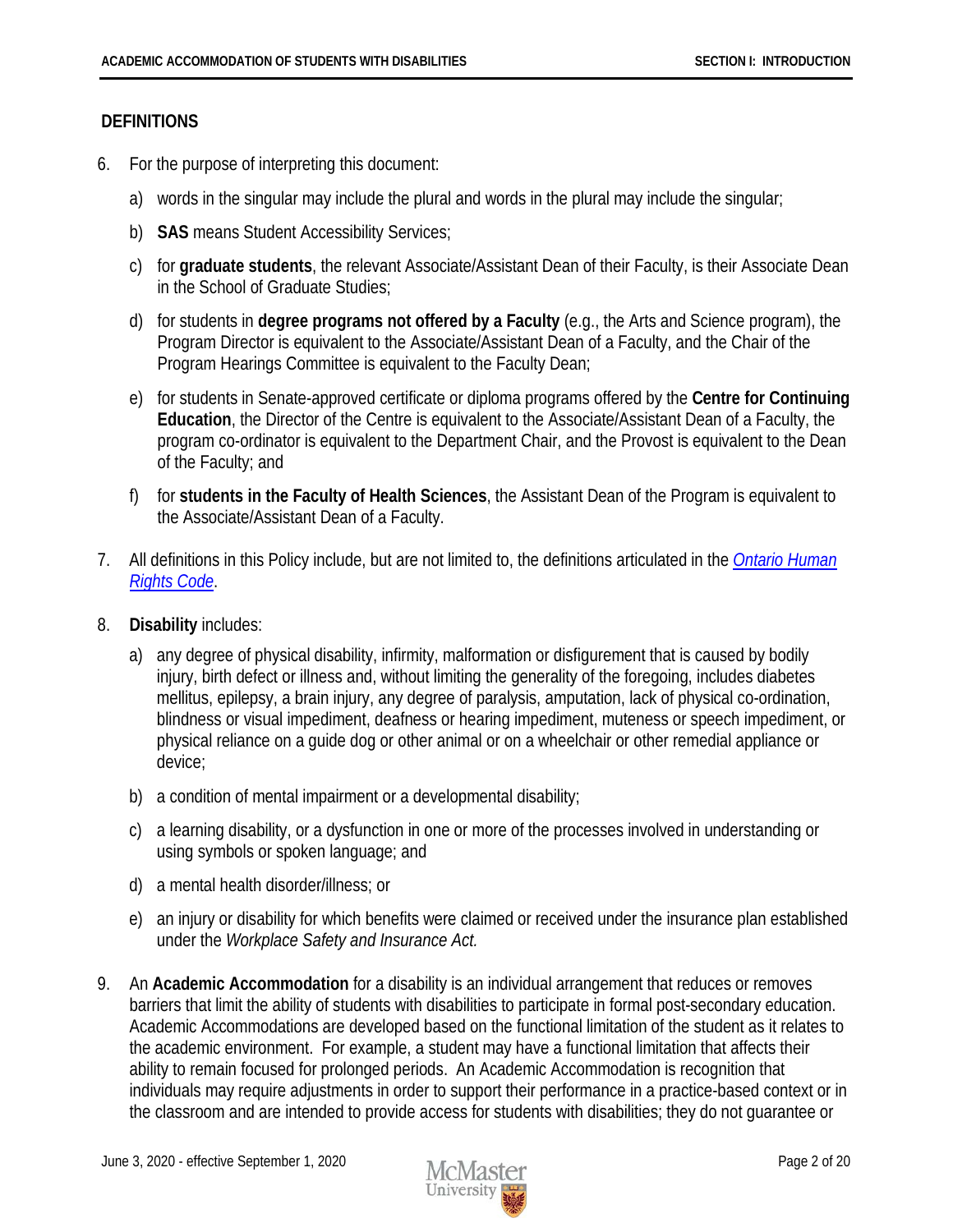predict outcomes. Appropriate Academic Accommodation results in equitable opportunity to attain the same level of performance; or, to enjoy the same level of benefits and privileges experienced by others; or, if it is proposed or adopted for the purpose of achieving equitable opportunity, and meets the individual's disability-related needs. Accommodation is not a courtesy or a favour, neither is it a lowering of standards. Academic Accommodations are based only on functional limitations, not on individual preferences.

- 10. **Accessible Learning Environment:** The degree to which individuals with and without disabilities, can access the academic learning environment without encountering barriers.
- <span id="page-4-1"></span>11. **Barrier** refers to barriers such as a physical barrier, an architectural barrier, information or communication barriers, an attitudinal barrier, a technological barrier, a learning barrier, or a policy or practice, in relation to the academic learning environment.
- 12. **Interim Academic Accommodation:** An interim Academic Accommodation can be enacted on behalf of a student requesting an Academic Accommodation and implemented 'in good faith' pending receipt of supporting documentation for requests that related to a disability as defined in **Section II.**
- 13. **Functional Limitation:** A health condition that impairs/limits a student's academic functioning as a learner and/or access level. A functional limitation includes an impairment/limitation in the following areas: cognitive skills/ability; physical skills/ability; social-emotional skills/ability; fieldwork skills/ability.

#### <span id="page-4-0"></span>**GUIDING PRINCIPLES**

- 14. This Policy acknowledges, upholds, and aligns itself with the medical definition of disability to be in accordance with the Ontario Human Rights Commission's definition of disability.
- 15. It is our institutional aspiration to work towards a campus community that adopts the social definition of disability by responding with the creation of universal design for instruction in accessible classrooms and the need for on-going consultation with people with lived experience with disability to guide the design of buildings and instructional resources.
- 16. The University will strive to nurture and support all students to be as healthy as they can be and to reach their potential. Mental health and wellbeing are understood as key components to health. We will achieve this outcome through our ongoing commitment to creating an inclusive, supportive, and healthy educational environment [\(Student Mental Health & Well-Being Strategy\)](http://mentalhealthstrategy.mcmaster.ca/)
- 17. This Policy incorporates the principles of the *[Policy on Ableism and Discrimination Based on Disability](http://www.ohrc.on.ca/en/policy-ableism-and-discrimination-based-disability)* and position paper *[OHRC Policy Position on Medical Documentation](http://ohrc.on.ca/en/ohrc-policy-position-medical-documentation-be-provided-when-disability-related-accommodation-request#overlay-context=en/news_centre/ohrc-calls-end-sexualized-workplace-dress-codes-discriminate)* which include the following statements:
	- A disability may be the result of combinations of impairments and environmental barriers, such as attitudinal barriers, inaccessible information, an inaccessible built environment or other barriers that affect a student's full participation at the University.
	- The duty to accommodate exists to the point of "undue hardship." The Code only allows for three considerations when assessing whether an accommodation would cause undue hardship; these are: cost, outside sources of funding, and health and safety requirements. Accommodation may mean making rules, policies, practices or procedures more flexible to make sure that people with disabilities

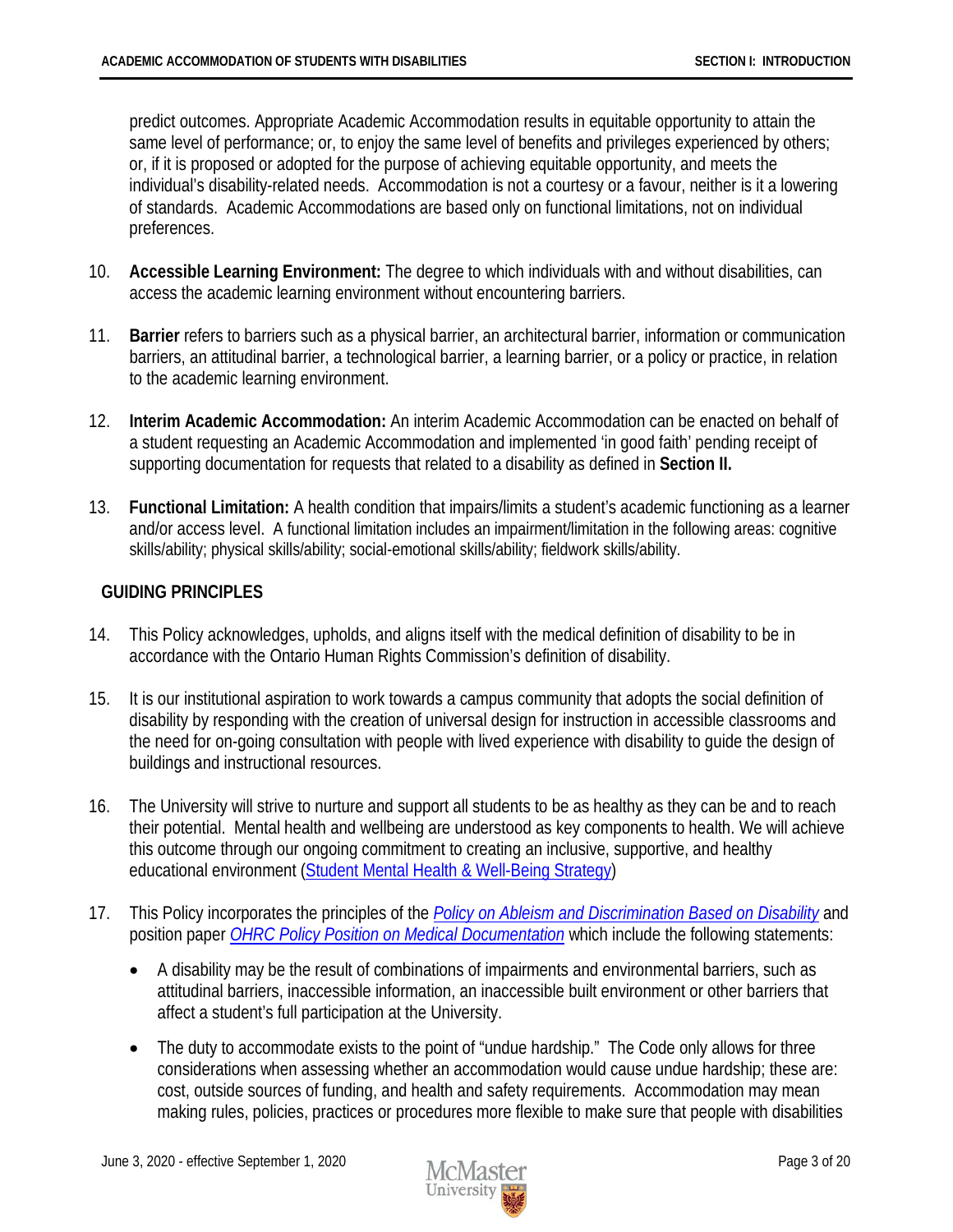are able to participate. It may also mean making changes to the built environment to remove barriers for people with disabilities.

- Generally, the accommodation provider does not have the right to know a person's confidential medical information, such as the cause of the disability, diagnosis, symptoms or treatment, unless these clearly relate to the accommodation being sought, or the person's needs are complex, challenging or unclear and more information is needed.
- Overbroad requests for private medical information, such as diagnostic information, undermine the dignity and privacy of people with disabilities. The ongoing stigma associated with many disabilities, especially and including mental health disabilities, means that requests for diagnostic information may pose a barrier to a person with disabilities proceeding with their accommodation request.
- Where more information about a person's disability is needed, the information requested must be the least intrusive to the person's privacy while still giving the organization enough information to make an informed decision about the accommodation.
- To implement appropriate accommodations that respect the dignity and privacy interests of people with disabilities, the focus should always be on the functional limitations associated with the disability, rather than a person's diagnosis.
- 18. The provision of an accommodation is based on three principles:
	- a) **Dignity**: Students with disabilities have the right to receive educational services in a manner that is respectful of their dignity. Human dignity encompasses individual self-respect and self-worth. It is concerned with physical and psychological integrity and empowerment. Dignity is harmed when individuals are marginalized, stigmatized, ignored or devalued.
	- b) **Individualization**: Each student's needs are unique. At all times, the emphasis must be on the individual student and not on the category of disability. Two students with the same disability may have very different needs; for example, while some students with visual impairments read Braille, many do not. Different effects of a disability and different learning styles will or may call for different approaches.
	- c) **Inclusion and Full Participation**: Inclusion is exemplified by policies, programs, services and activities designed inclusively with the needs of all students in mind. Inclusivity in design emphasizes full participation and recognizes that all students have varying abilities and needs.
- 19. All personal information, including supporting documentation (e.g. personal health information) requested by the University to facilitate the Academic Accommodation process, shall be handled in accordance with the *[Freedom of Information and Protection of Privacy Act](http://www.e-laws.gov.on.ca/html/statutes/english/elaws_statutes_90f31_e.htm)* and the *[Personal Health Information Protection](http://www.e-laws.gov.on.ca/html/statutes/english/elaws_statutes_04p03_e.htm)  [Act.](http://www.e-laws.gov.on.ca/html/statutes/english/elaws_statutes_04p03_e.htm)*

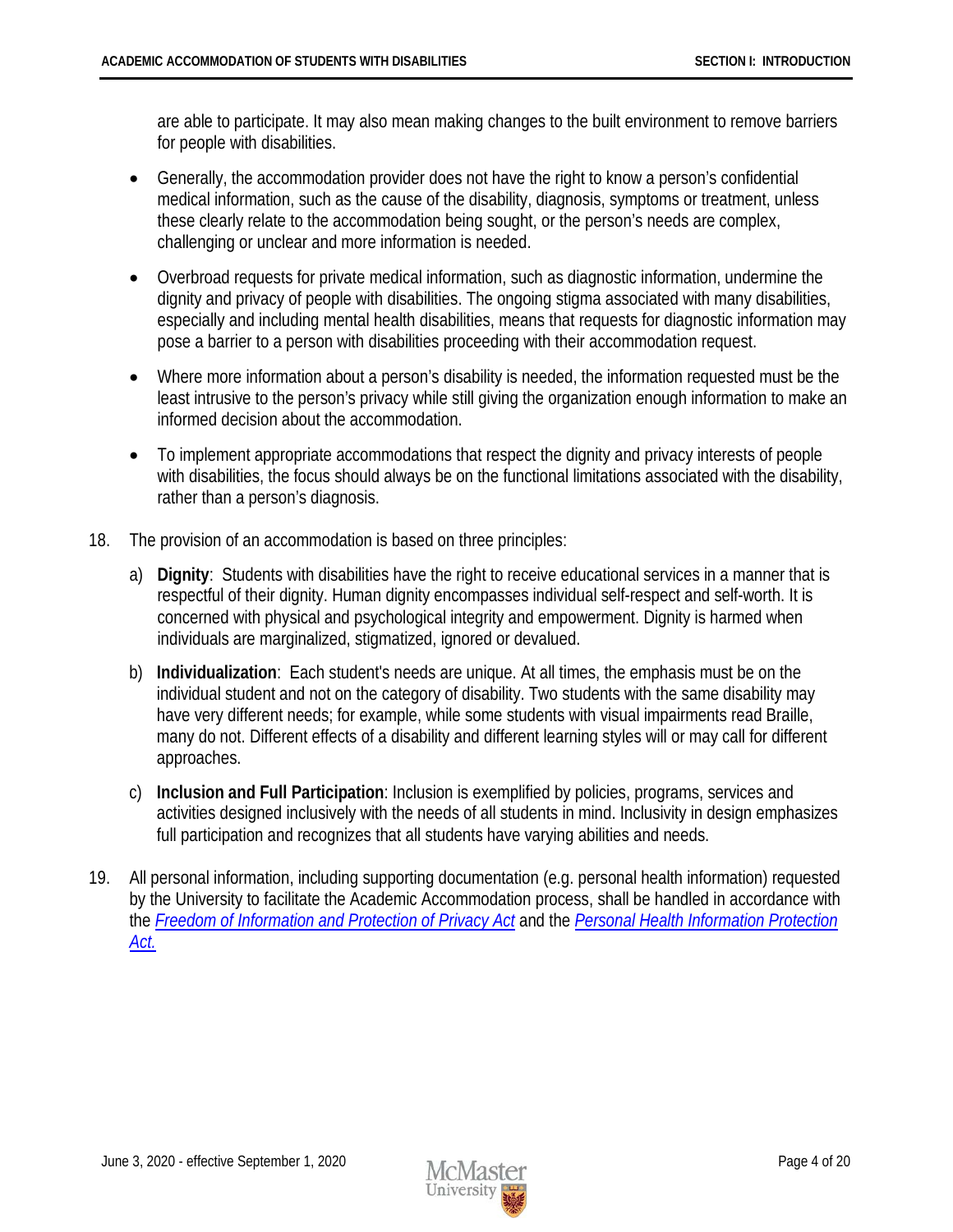# **SECTION II: ROLES & RESPONSIBILITIES**

## <span id="page-6-1"></span><span id="page-6-0"></span>**STUDENTS**

- 20. Students must meet University and program/degree requirements, including participation in classes, labs, clinical or practicum placements, tutorials, etc.
- 21. Students seeking an Academic Accommodation are required to participate fully in the Academic Accommodations process. This participation includes:
	- a) when the student is aware of their disability and the need for Academic Accommodation, contacting SAS before classes or academic work begins;
	- b) providing the information required so that SAS can assess the duty to accommodate and develop Accommodation Plans;
	- c) after the approval of the Accommodation Plan, should the student have any questions they may choose to speak with their instructor, SAS advisor or Faculty Office to review steps for the implementation of the Accommodation Plan;
	- d) notifying SAS of any changes that may impact already established Accommodation Plans in a timely fashion.

#### <span id="page-6-2"></span>**INSTRUCTORS AND CHAIRS**

- 22. Instructors and Chairs are responsible for implementing the approved Accommodation Plan, as applicable, by:
	- a) referring all accommodation requests related to disability (that have not been previously accommodated) to [Student Accessibility Services \(SAS\);](https://sas.mcmaster.ca/)
	- b) implementing the Accommodation Plan requests with the support of SAS and their academic units, and participating where appropriate in the development of Accommodation Plans.
	- c) working collaboratively with SAS, the student, and the Associate/Assistant Dean to find a satisfactory resolution in those instances where the Instructor believes that an Accommodation Plan puts at risk the student's ability to meet course/program requirements (see [Appendix B: Essential Requirements](#page-19-0) and Appendix C: [Off-Site Placements\)](#page-21-0).
- 23. Instructors, in collaboration with the MacPherson Institute, should consider instructional elements of their course that minimize the need for accommodations.

#### <span id="page-6-3"></span>**TEACHING ASSISTANTS**

24. Teaching Assistants are responsible for implementing the approved Accommodation Plan, as applicable, by referring all accommodation requests related to disability (that have not been previously accommodated) to SAS.

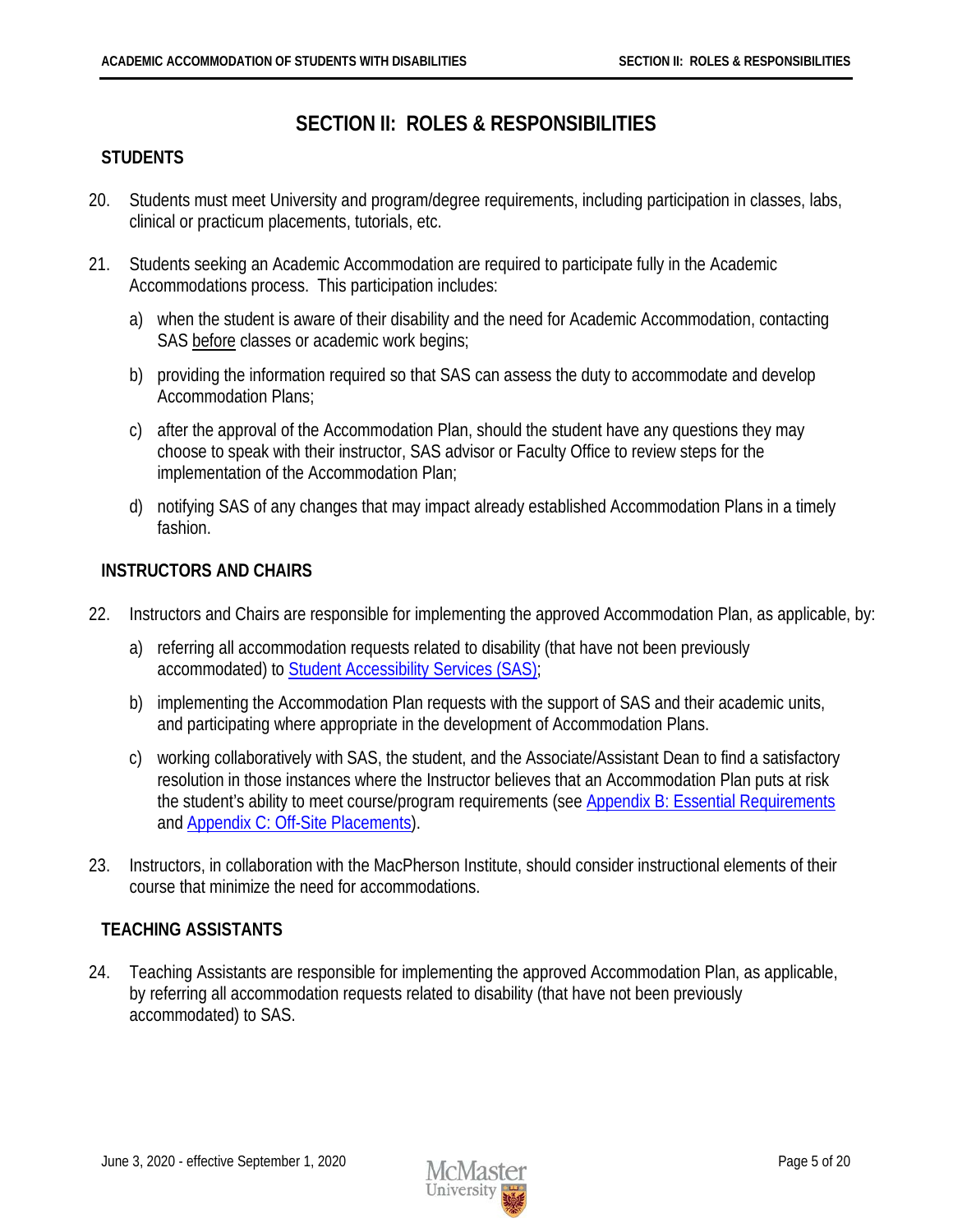#### <span id="page-7-0"></span>**STUDENT ACCESSIBILITY SERVICES**

- 25. [Student Accessibility Services \(SAS\)](https://sas.mcmaster.ca/) is the central resource for disability advising and the development of Accommodation Plans for students with disabilities. SAS is responsible for co-ordinating the Academic Accommodations process, which includes:
	- a) obtaining and storing relevant disability related information (e.g. documentation related to any functional limitation);
	- b) assessing the University's duty to accommodate; and
	- c) working collaboratively with Faculty Offices, Instructors, students and academic units to inform accommodation decisions and develop Accommodation Plans.

#### <span id="page-7-1"></span>**ASSOCIATE/ASSISTANT DEANS**

- 26. Associate/Assistant Deans have a key leadership role within academic units and are responsible for:
	- a) working with the pertinent Accommodation Team and SAS to develop, refine, and implement Accommodation Plans as necessary.
	- b) working with the academic unit and Instructors to define the academic requirements of programs and courses;
	- c) consulting with the Faculty Dean, where necessary, on resources required for accommodations;
	- d) working with Chairs and Directors to ensure Instructors are implementing Accommodation Plans as specified; and
	- e) working with the Accommodation Team and SAS to make informed decisions related to complex or retroactive accommodations, as well as appeals.

## <span id="page-7-2"></span>**ACADEMIC ACCOMMODATION TEAMS**

27. The Academic Accommodation Teams ("Accommodation Teams") are informal networks of individuals within academic units who have the knowledge and expertise required to inform decisions related to Academic Accommodations. Accommodation Teams complement the expertise residing centrally in SAS and support the Associate/Assistant Deans in the consideration of complex and/or retroactive Academic Accommodation decisions and appeals. In some areas there may be Accommodation Teams specific to the departments and professions within that Faculty.

#### <span id="page-7-3"></span>**EQUITY AND INCLUSION OFFICE**

28. The [Equity and Inclusion Office](http://hres.mcmaster.ca/) is responsible for providing education and training on the duty to accommodate, accessibility and broader human rights, equity, and inclusion matters for staff, students and faculty. The Equity and Inclusion Office is an intake office for any complaints related to harassment and/or discrimination based on disability. When there has been a failure to accommodate, a failure to accommodate reasonably, or a failure to consider a retroactive accommodation, Equity and Inclusion Office staff will work with complainants to identify appropriate avenues of recourse as per the *Discrimination and [Harassment Policy.](https://secretariat.mcmaster.ca/app/uploads/Discrimination-and-Harassment-Policy.pdf)*

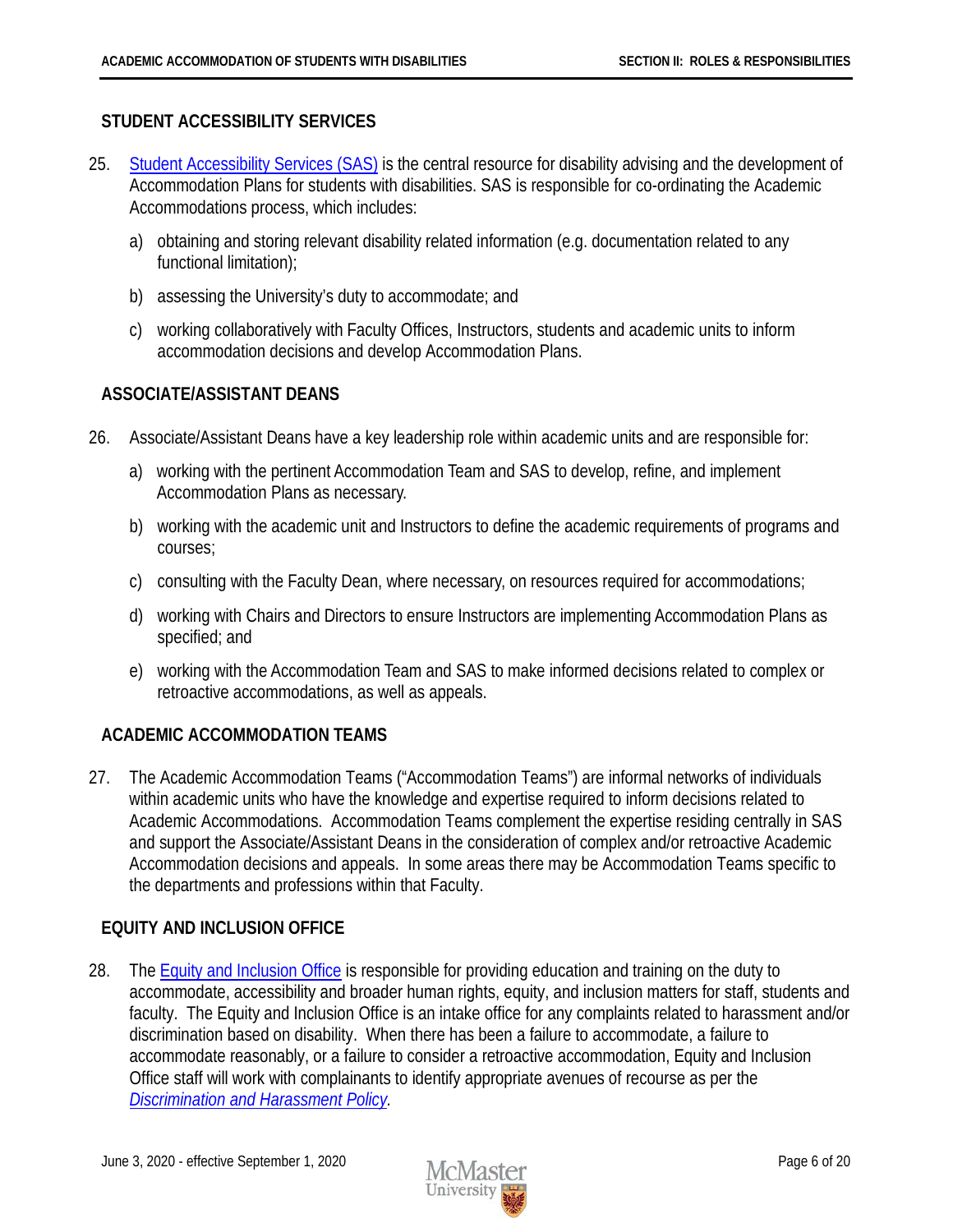#### <span id="page-8-0"></span>**CAMPUS STORE**

- 29. The Campus Store is responsible for implementing the terms of any agreed upon Accommodation Plan, as applicable, by:
	- a) accessing required learning resources in formats appropriate to individual student need;
	- b) making every reasonable effort to provide students registered through SAS equal access to information; and
	- c) providing publisher information to Library Accessibility Services (LAS) in Mills Library for students who may require textbooks in a different format (e.g. audio, Braille, large print, etc.).

#### <span id="page-8-1"></span>**LIBRARY**

- 30. The Library is responsible for making every reasonable effort to provide equal access to information for students with disabilities, and implementing the terms of any agreed upon Accommodation Plan, as applicable, by:
	- a) accessing required learning resources in formats appropriate to individual student need;
	- b) obtaining e-versions and converting file formats of learning materials e.g. required texts, course websites, A2L posts, course-packs, supplementary materials, etc.;
	- c) closed captioning media used in the classroom and online; and
	- d) helping students with disabilities navigate and access Library services and supports.

#### <span id="page-8-2"></span>**OFFICE OF THE REGISTRAR**

- 31. The Office of the Registrar is responsible for implementing the terms of any agreed upon Accommodation Plan, as applicable, by:
	- a) scheduling and coordinating accommodated exams;
	- b) providing special timetabling or classroom use;
	- c) ensuring that University admissions policies and procedures are inclusive and accessible;
	- d) making special arrangements for students with disabilities at convocation ceremonies; and
	- e) working closely with SAS to ensure that the accommodated exams are scheduled and executed effectively, while also ensuring that Academic Integrity standards are met.

#### <span id="page-8-3"></span>**MACPHERSON INSTITUTE**

32. The MacPherson Institute will provide assistance and support to Instructors that facilitate the academic success of students with disabilities. Areas of focus include providing educational opportunities, resources and support for instructors that encourage application of pedagogical methods that support accommodations and encourage overall accessibility, e.g. universal design; identification of essential requirements.

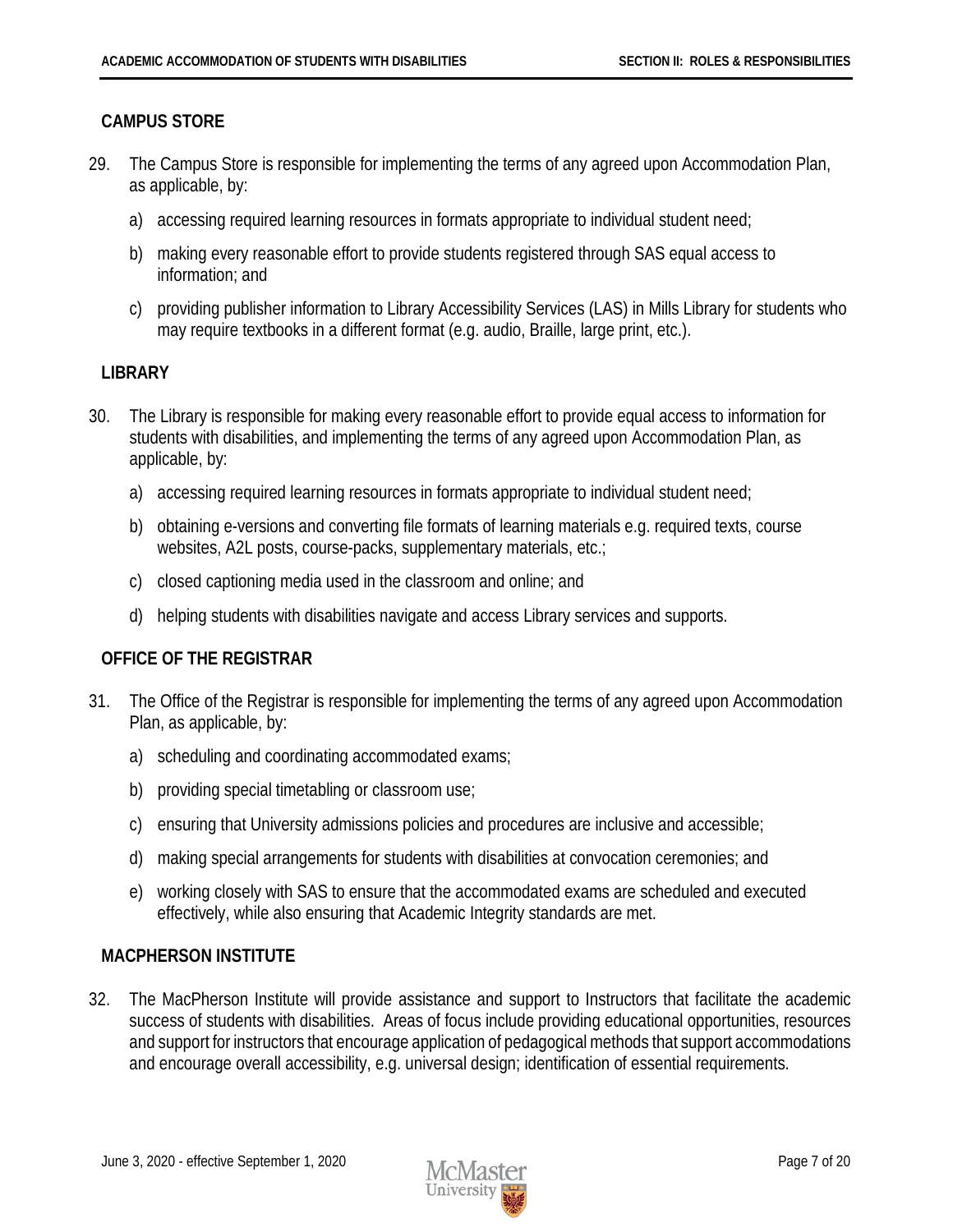#### <span id="page-9-0"></span>**ADMINISTRATION**

- 33. The term "Administration", as used in this Policy, refers to individuals and groups responsible for the University's academic programs and academic support services and includes the: Provost; Associate Vice-President (Students & Learning) and Dean of Students; Vice-Provost (Faculty); Vice-Provost (Teaching & Learning) and Director of the MacPherson Institute; Deans; Associate Deans/Assistant Deans; Department Chairs; and Directors of Schools and Programs. Members of the Administration shall ensure that:
	- a) students with disabilities *who have been approved* for accommodation under this Policy, are accommodated in line with this Policy and as per their Accommodation Plans; and
	- b) staff and instructors are familiar with this Policy and have the knowledge and resources necessary to implement Accommodation Plans.

#### <span id="page-9-1"></span>**ASSOCIATE VICE-PRESIDENT (STUDENTS & LEARNING) AND DEAN OF STUDENTS**

34. The Associate Vice-President (Students & Learning) and Dean of Students ("Dean of Students"), is responsible for the oversight of the Policy and for monitoring progress and addressing issues that arise in its execution. To inform this process, the Dean of Students will coordinate meetings at least once per year with key stakeholders, including Associate/Assistant Deans, SAS, and the Equity and Inclusion Office.

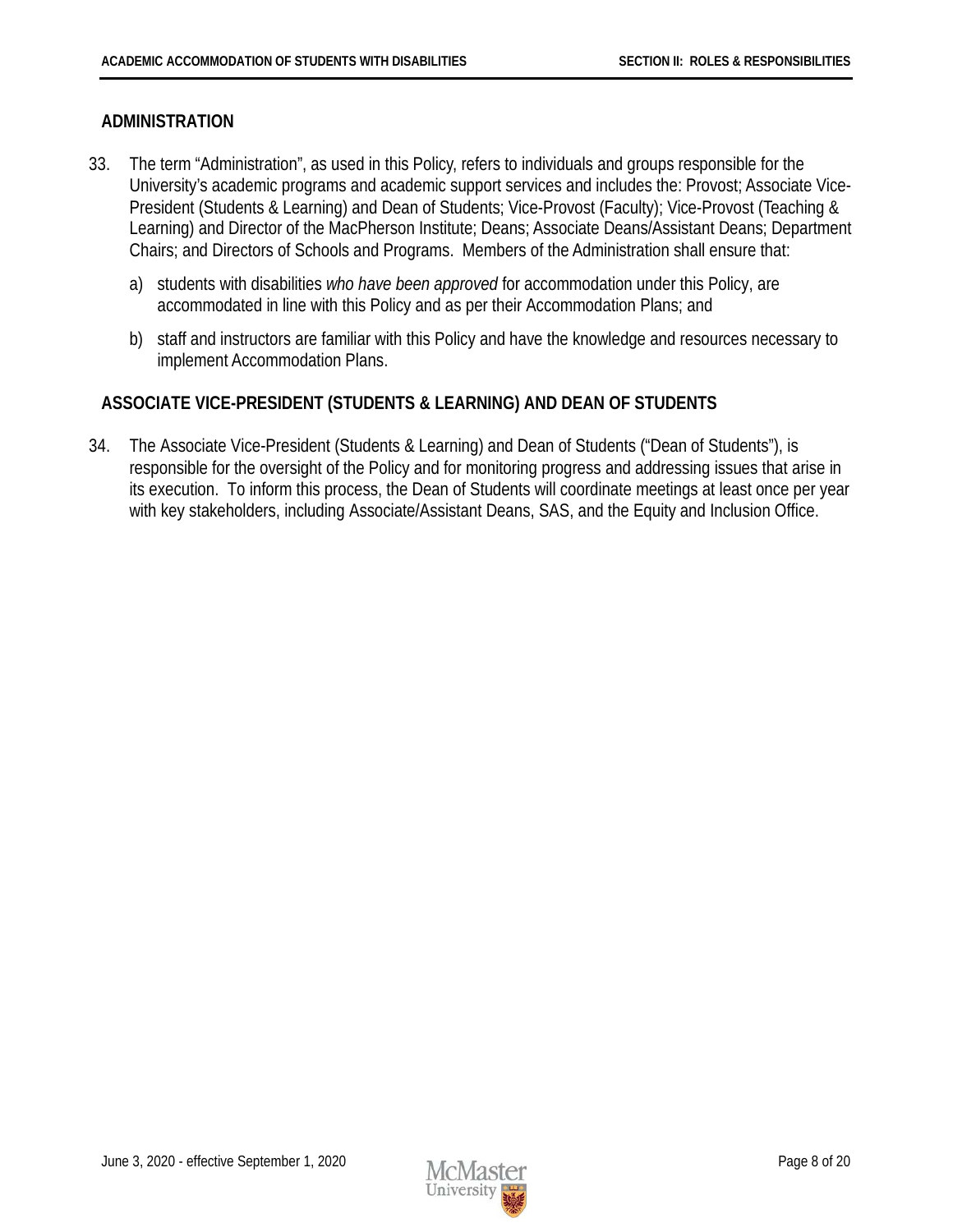## **SECTION III: GUIDELINES AND PROCEDURES**

#### <span id="page-10-1"></span><span id="page-10-0"></span>**GUIDELINES**

- 35. The following guidelines apply to all requests for Academic Accommodations:
	- a) students are not to seek accommodation directly from their professors, instructors, and/or teaching assistants. Accommodation requests should be directed to SAS or the Faculty Office;
	- b) students are not required to reveal their private medical information, such as the cause of the disability, diagnosis, symptoms or treatment (unless these clearly relate to the accommodation being sought - see **Documentation**) to register with SAS, or receive accommodations or supports;
	- c) students may request interim accommodations for disabilities (this includes mental health disabilities) pending receipt of medical documentation;
	- d) both Temporary and Permanent disabilities will be accommodated;
	- e) requests for accommodation should be submitted in a prompt and timely manner. Requests made after a deadline has passed may be considered Retroactive Accommodations;
	- f) students who make an accommodation request directly to an Instructor, prior to having an accommodation plan in place, should be informed by the Instructor that they must submit their request to SAS.

#### <span id="page-10-2"></span>**TYPES OF ACCOMMODATION REQUESTS**

- 36. **Permanent Disability** is where a functional limitation will occur for *more than one academic term o*r as defined by a regulated health professional.
- 37. **Temporary Disability** may be a short-term injury or illness (such as mononucleosis, a broken limb or concussion) or an episodic condition (e.g. mental illness) where a functional limitation *generally occurs within one academic term or less* or as defined by a regulated health professional.
- 38. A **Retroactive Accommodation** may be for either a Permanent or Temporary Disability when the request is made after-the-fact (e.g. after a course has been completed), as the result of the discovery or diagnosis of an existing disability of which the student was previously unaware.

#### <span id="page-10-3"></span>**DOCUMENTATION**

- 39. The University complies with the *[Policy on Ableism and Discrimination Based on Disability](http://www.ohrc.on.ca/en/policy-ableism-and-discrimination-based-disability)*, Section 8.7, "*Medical information to be provided*," which sets out the type and scope of medical information to be provided to support an accommodation request.
- 40. Requests for information and/or supporting documentation will, where possible, be limited to the nature of the limitation or restriction, in order to assess needs and make an appropriate academic accommodation. Requests for information and/or supporting documentation may include:
	- a) that the student has a disability (without disclosure of the medical diagnosis);
	- b) the functional limitations or needs associated with the disability;

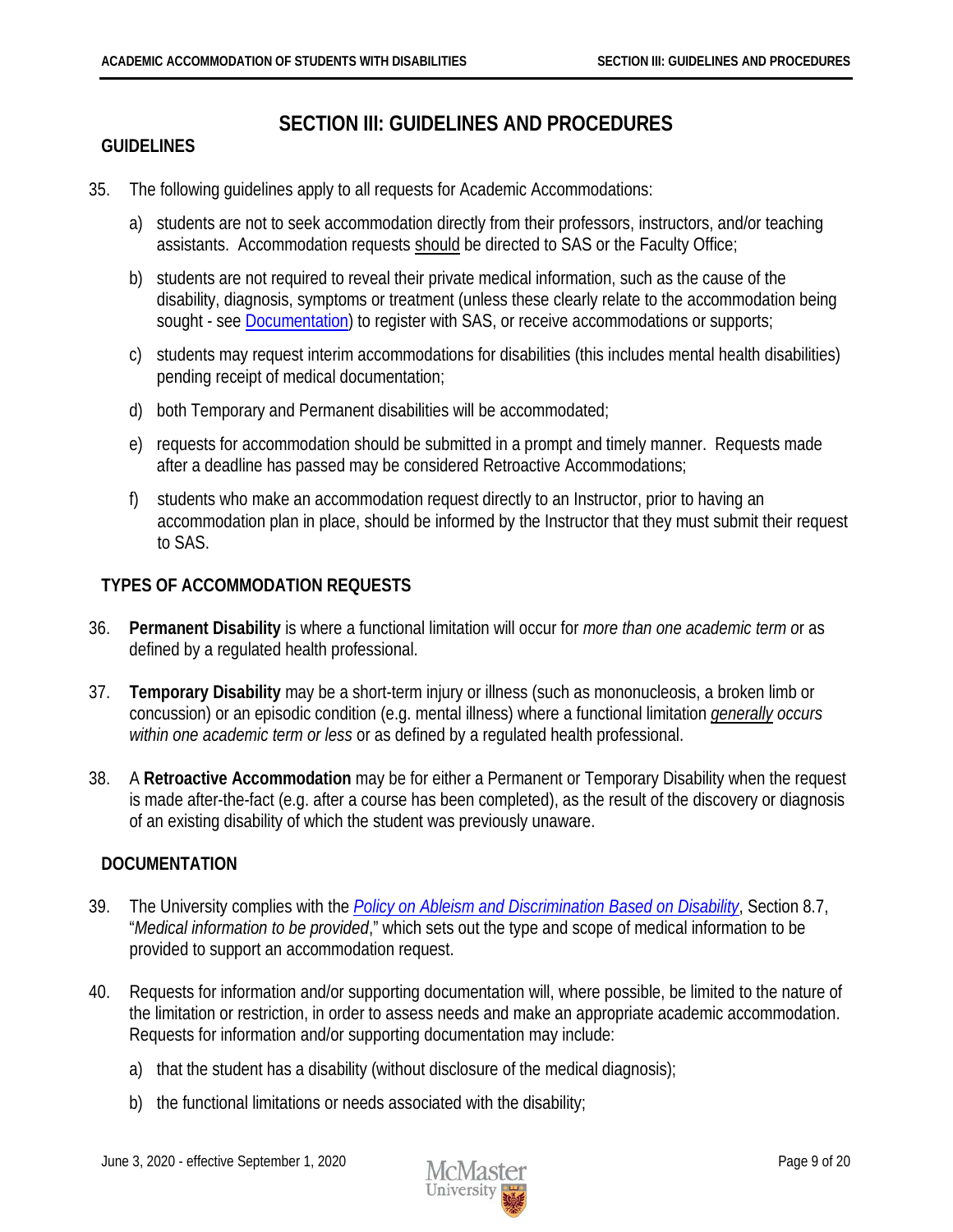- c) whether the student can perform the course/program/degree requirements, with or without accommodation, including participation in classes, labs, clinical/practicum placements, tutorials, etc.
- d) the type of accommodation(s) that may be needed to allow the student to fulfill course/program/degree requirements.
- 41. Students are required to provide documentation that supports their accommodation request before a decision or Academic Accommodation plan is developed. Supporting documentation **does not require the disclosure of a medical diagnosis but must be sufficient** to allow the University to determine appropriate accommodation measures and/or explore reasonable alternatives.
- 42. An interim Academic Accommodation may be enacted on behalf of a student requesting an Academic Accommodation and implemented 'in good faith' pending receipt of supporting documentation.
- 43. For **Temporary Disability** accommodation requests, the Associate/Assistant Dean may determine that while documentation was requested, it may not always be necessary and students may be accommodated in 'good faith' for a temporary disability.
- 44. Documentation will only be considered if completed and signed by a registered and regulated health professional (i.e. medical doctor, registered psychologist, registered occupational therapist, registered speech and language pathologist, etc.) or a recognized and credible expert (e.g. McMaster University's Sexual Assault Response Coordinator).
- 45. The University may make inquiries to request documentation, as appropriate, to confirm the need for and/or type of Academic Accommodation required. The University may initiate a detailed request for supportive documented information, tailored to the particular accommodation request. The University reserves the right to seek additional assessments or opinions about the nature of the functional limitation(s) as it relates to the student's disability.

## <span id="page-11-0"></span>**PROCEDURES**

#### <span id="page-11-1"></span>**Timeliness of Submissions**

- 46. SAS requires adequate time to review requests and coordinate needed arrangements. Some accommodations take longer to arrange than others (e.g. sign language interpreters and transcriptions), and students with these types of requests should be particularly cognizant of the timing of their requests. Failure to make a request or supply the required documentation in a timely manner may delay the approval and/or implementation of the requested accommodation.
- 47. New students and transfer students are encouraged to contact SAS and submit their accommodation request as soon as possible after they receive their offers of admission, or by August 1st of the academic year, whichever comes first.
- 48. Students whose circumstances change or who develop difficulties after the aforementioned dates should contact SAS and their designated faculty contact immediately, to initiate a review of their Accommodation Plan.

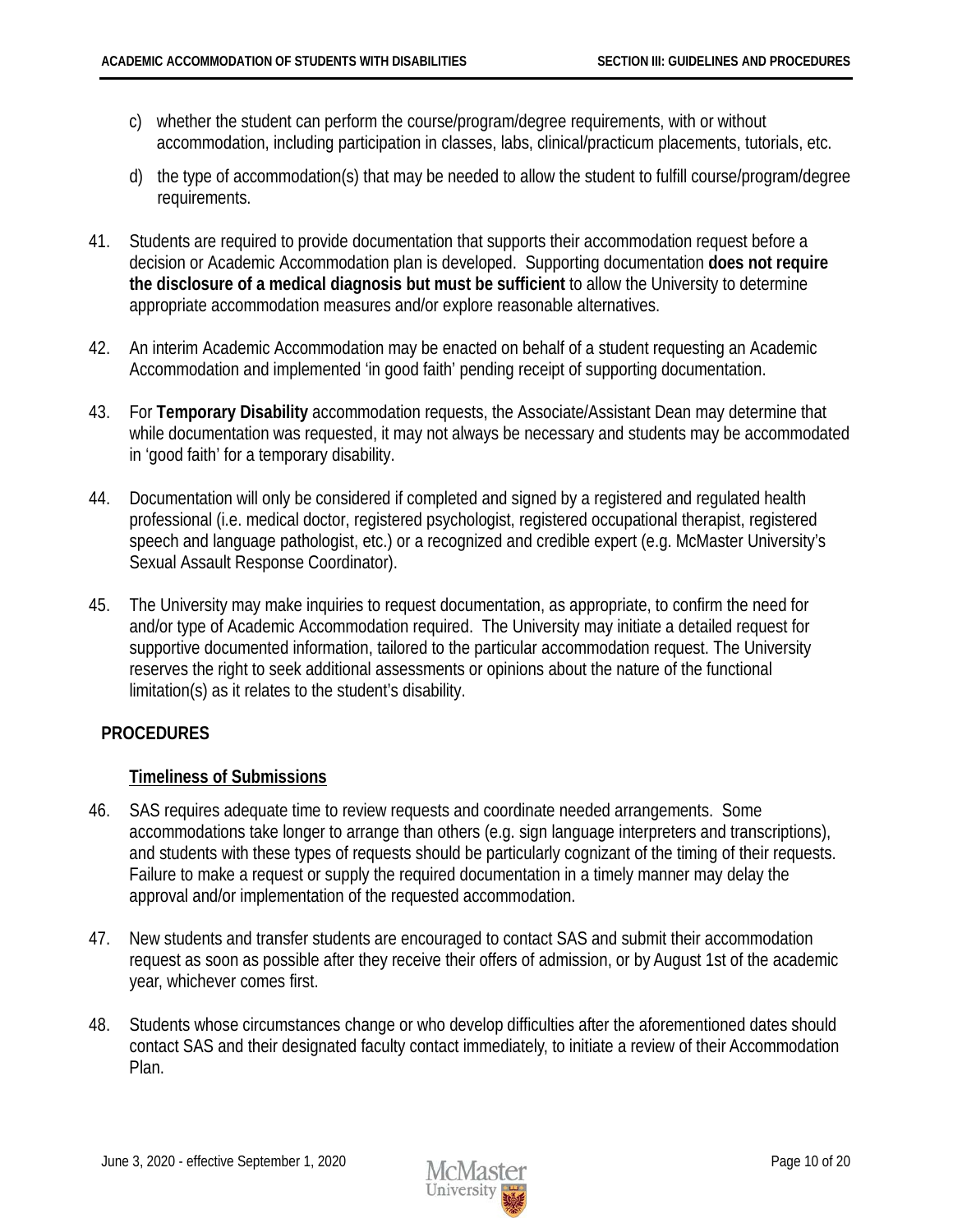#### <span id="page-12-0"></span>**Submitting an Academic Accommodation Request**

- 49. SAS and the Faculty Offices work collaboratively and share information in order to facilitate academic accommodation requests. This includes transferring the facilitation of a request between offices where appropriate (e.g. a Temporary Disability accommodation may require the scheduling of rooms or invigilators, which is the responsibility of SAS; or the accommodation requires deadline extensions that the Faculty Office is able to arrange with the Instructor).
- 50. Students must submit an Academic Accommodation Request Form with the appropriate documentation (see **Documentation** above) to either the Faculty Office or **[Student Accessibility Services](https://sas.mcmaster.ca/)** in order to request an Academic Accommodation.
- 51. SAS or other Intake Offices (e.g. Faculty Office) may refer the request to another office, as deemed appropriate in order to review the Academic Accommodation request.
	- a) SAS is responsible for all **PERMANENT DISABILTY** requests. Students may elect to drop off the Academic Accommodation Request Form to their Faculty Office; however dropping the form off at the Faculty Office may delay the facilitation of the request.
	- b) SAS **or** the Faculty Office may process Temporary Disability requests and Retroactive Accommodation requests.

#### <span id="page-12-1"></span>**Intake Meeting with a Program Coordinator regarding Permanent Disability**

- 52. Students requesting Academic Accommodation for Permanent Disability must meet with a Program Coordinator in SAS.
- 53. At the meeting the Program Coordinator will review with the student the following:
	- a) the request, including documentation, and academic program information;
	- b) the need for accommodation and other supports; and
	- c) the process for the activation of Academic Accommodations.

#### <span id="page-12-2"></span>**Review of Request**

- 54. The office facilitating the request (SAS or the Faculty Office where appropriate) shall review the request for Academic Accommodations and determine whether the request meets the criteria for Academic Accommodation under this Policy. The office may consult with the Equity and Inclusion Office, or other relevant resources throughout the process.
- 55. In complex situations, once documentation is received, [Student Accessibility Services](https://sas.mcmaster.ca/) and the Faculty Office will consult with each other, the Accommodation Team, and the student, as appropriate before a decision or accommodations plan is made:
	- a) greater consultation may be required when there are concerns related to a practicum or placement, in cases where there are challenges in meeting accommodation requirements, or in cases related to the student's ability to fulfill the requirements of the course/program;

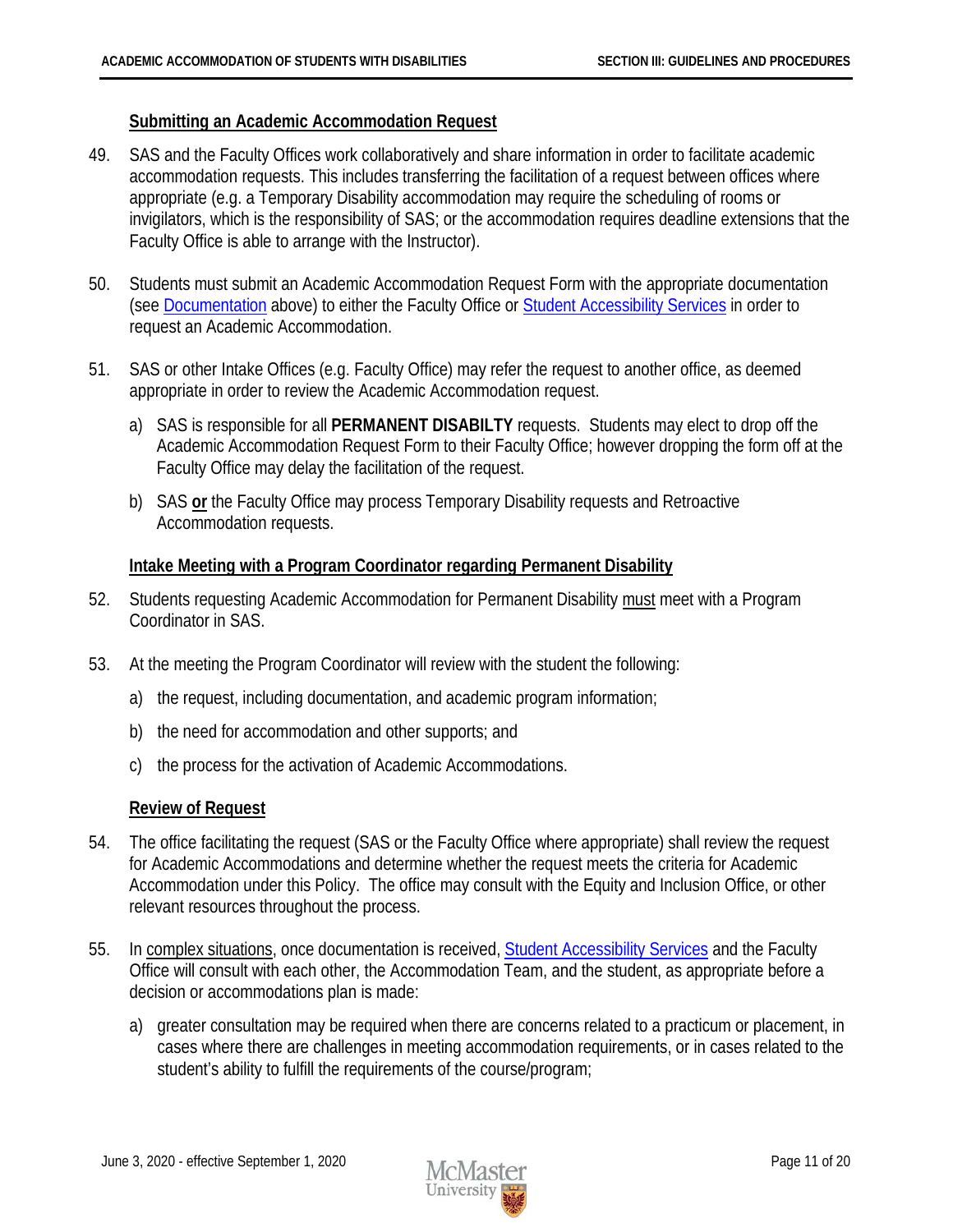- b) SAS and the Faculty Office will work to coordinate the request and assist with the provision of the accommodation, including exploring alternative forms of accommodation when the student may not be able to fulfill the requirements of the course/program without accommodation;
- c) Should further guidance be required, the Faculty Office and/or SAS may consult with the appropriate senior administrator, and other offices as appropriate, including the Equity and Inclusion Office, the Student Wellness Centre, and the [Student Support and Case Management Office.](http://studentconduct.mcmaster.ca/)
- 56. SAS/the Faculty Office shall:
	- a) inform the student in writing that the request has been:
		- (i) denied and provide the reasons for denying the request; or
		- (ii) accepted and provide next steps for the development of the accommodation plan.
	- b) send a copy of the letter to the other office (SAS/Faculty Office).

#### <span id="page-13-0"></span>**Developing the Accommodation Plan**

- 57. SAS will work with the student to develop a proposed accommodation plan based on the student's needs (as determined by SAS after consultation with the student, review of the documentation, and in consultation with the Faculty Office, including the instructor where appropriate) and any available course/program information and requirements.
- 58. Throughout the development of an Accommodation Plan, all parties should review the plan and are encouraged to discuss openly the needs and special considerations necessary in order to prepare for implementation. Through the development process, if there are questions/concerns, all efforts will be made to resolve the matter informally.
- 59. If, at any time during the development of an Academic Accommodation plan, the Chair, the Associate Dean and/or the Faculty Dean believe that there are substantial financial implications to granting the requested accommodation, the Accommodation Plan should be forwarded directly to the Provost. The Provost shall review the plan and work with the Associate/Assistant Dean to implement an appropriate plan.
- 60. If there are concerns about the Accommodation Plan, outside of financial hardship, the person with the concerns shall notify the Associate/Assistant Dean, who shall consult with their Accommodation Team and SAS, as appropriate. In exceptional circumstances and where further guidance is required, other offices and administrators may be consulted (Vice-Provost (Faculty), Dean of Students, Equity and Inclusion Office, Student Wellness Centre, and/or the Student Support and Case Management Office.
- 61. In some circumstances, SAS may request permission to consult with the student's health care provider to seek further information or clarification, in order to assist with the development of the Academic Accommodation plan.
- 62. In some cases SAS may need to seek independent consultation (such as the Regional Assessment Resource Centre, an independent Occupational Therapist, etc.) in order to assist with the development of the academic accommodation plan.

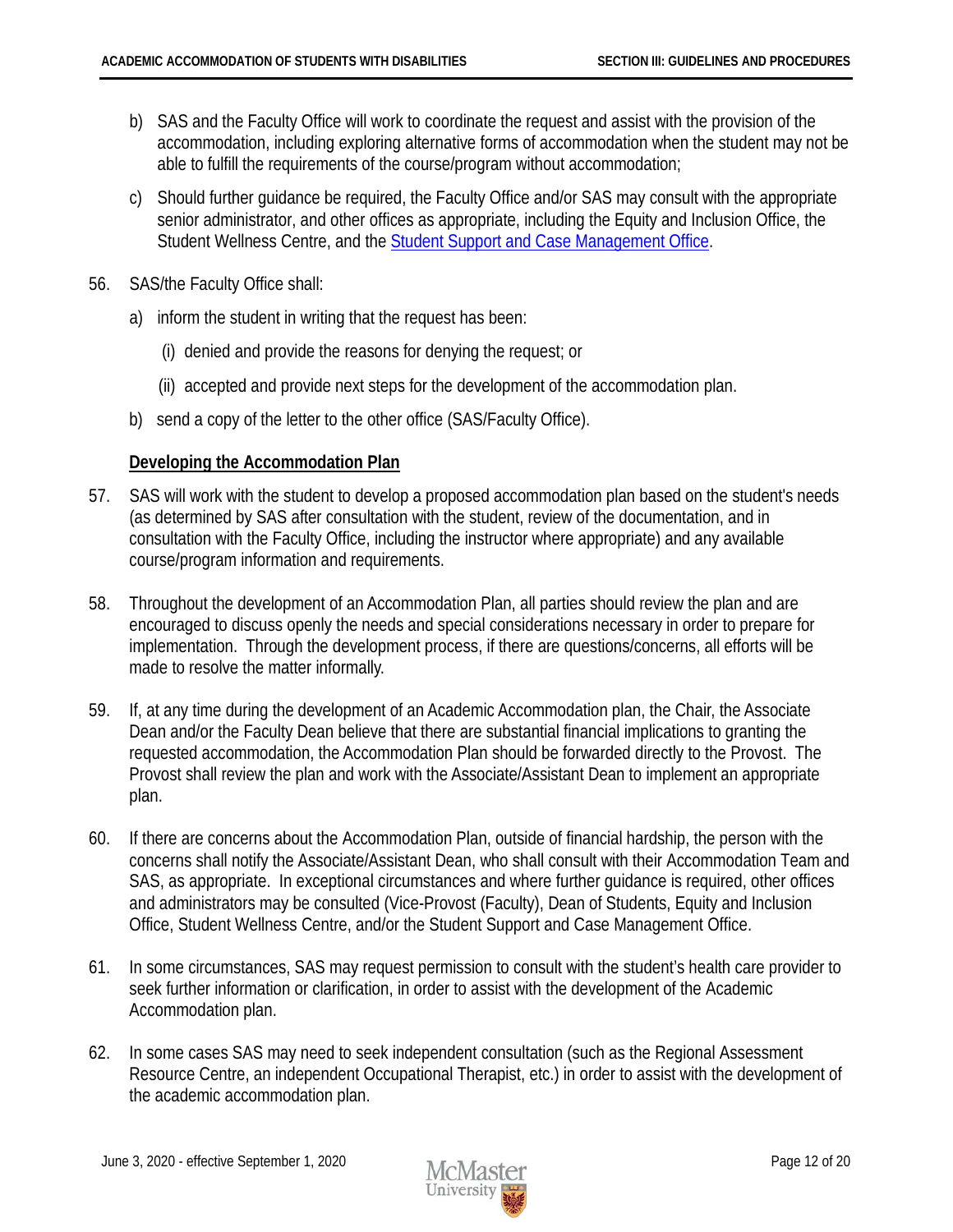- 63. Once the Accommodation Plan has been finalized, if the student agrees with the Accommodation Plan, the coordination for the implementation of the plan will commence as quickly as possible.
- 64. If the student does not agree with the finalized Accommodation Plan they may request a Re-Assessment (see clauses 82-84).

#### <span id="page-14-0"></span>**Implementation of the Accommodation Plan**

- 65. New accommodation plans will also include how (e.g. electronically or at the discretion of the student) and to whom (e.g. instructors) the plan will be communicated. SAS can provide a print form of the accommodation plan, in order for the student to hand-deliver the letter.
- 66. Returning students should confirm with SAS that the Accommodation Plan is still accurate and to confirm their preference for communicating the Accommodation Plan to instructors. Returning students can choose to have their plan communicated electronically to instructors or to opt for a print form of the accommodation plan.
- 67. At any time, a student may request a printed copy of their Academic Accommodation Plan from SAS, should they wish to have hard copy to discuss with their instructor(s).
- 68. SAS will provide notice to the Office of the Registrar for examination accommodation or classroom accommodation. A **minimum of 10 business days** is normally necessary to make special arrangements for examinations.
- 69. SAS will notify the Library and Campus Store for accommodations relating to specialized literature in appropriate formats for the student. The student must contact the Library and/or the Campus Store, with any additional requirements they may need to facilitate the request.

#### <span id="page-14-1"></span>**Duration and Review of Accommodation Plan**

- 70. Once the accommodation has been approved, the Accommodation Plan for a Permanent Disability remains active and does not need to be renewed during the student's University academic career.
- 71. Should circumstances change that may require a revision of the Accommodation Plan (Permanent/Temporary Disability) or an extension of the Accommodation Plan (Temporary), an expedited review will occur in compliance with clauses 57-64 *Developing the Accommodation Plan,* to develop an Accommodation Plan to meet current needs.
- 72. Where need for accommodation review is warranted a review can occur at any time and may be initiated by the student, SAS, or the Faculty Office. Any such review may require a review of documentation and request for an updated assessment.

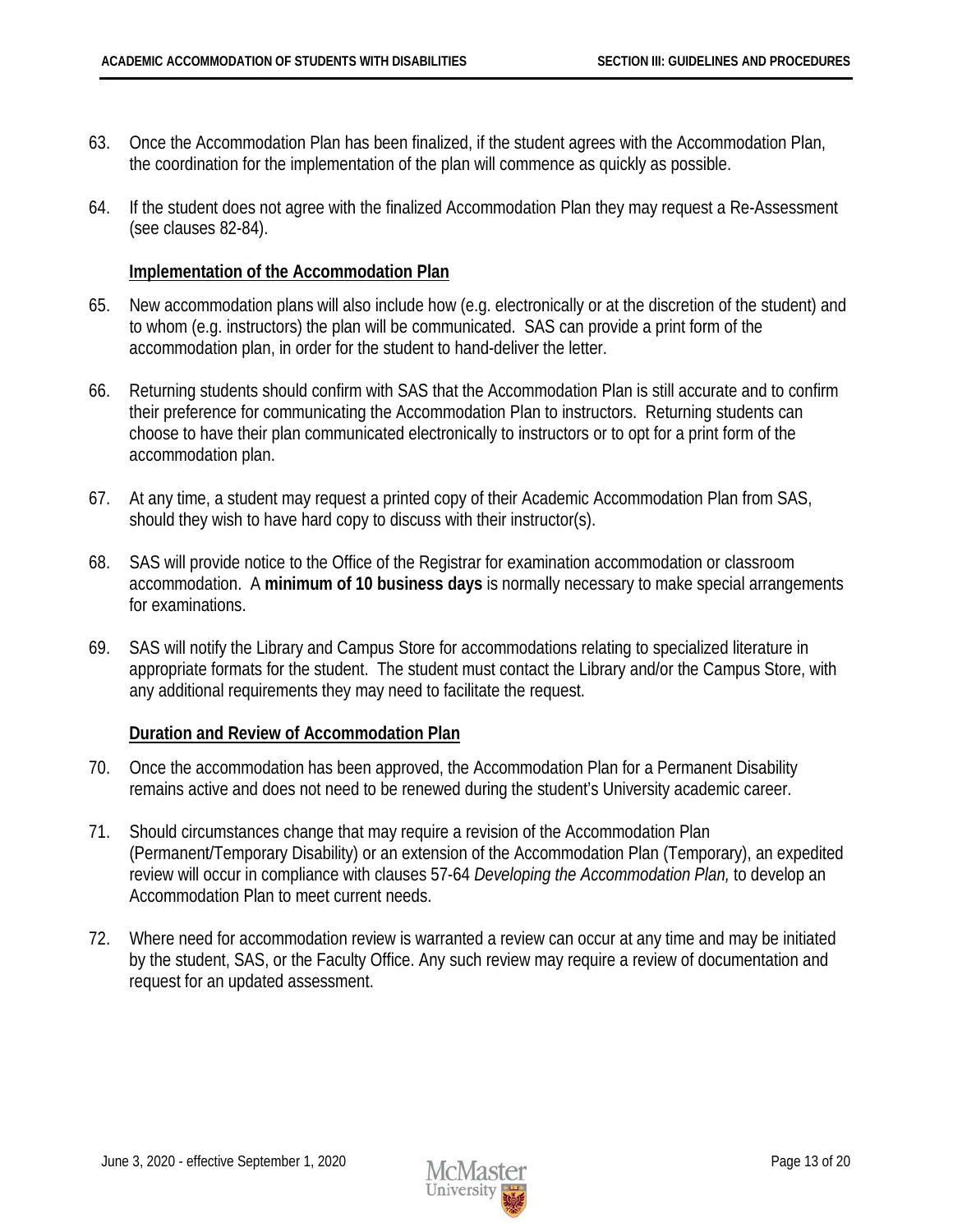#### <span id="page-15-0"></span>**Student Participation**

73. If the student does not participate or denies any need for accommodation, the University reserves the right to document the conversation with the student and/or obtain written acknowledgement from the student that an accommodation is not desired. Failure to follow through with organized accommodations without advising SAS and/or the Faculty/School in a timely manner may result in the University being unable to fulfill the Academic Accommodation requirement for that particular situation.

#### <span id="page-15-1"></span>**RETROACTIVE ACCOMMODATIONS**

- 74. An Academic Accommodation for either a Permanent or Temporary Disability is considered retroactive when the request is made after-the-fact (e.g. after the end of an academic term), as the result of the discovery or diagnosis of an existing disability that the student was previously unaware of.
- 75. Retroactive accommodation requests will be assessed upon the unique factors for each case, which may include:
	- a) timeliness of the request (e.g. when did the student know about the disability, how much time has passed between making the request and the time period that the request is for, etc.)
	- b) nature of the accommodation requested;
	- c) supporting documentation provided;
	- d) amount of course work completed during the term; and
	- e) the student's academic record.
- 76. When a retroactive accommodation is granted, the University may request further documentation and/or assessments to determine the student's readiness to return to studies, and/or to determine whether additional, and in some cases Permanent Academic Accommodations are necessary.
- 77. If granted, the Faculty Office will work with the appropriate individuals or offices to facilitate the accommodation. The decision will be communicated to the student in writing.

#### <span id="page-15-2"></span>**DATA GATHERING & RECORD KEEPING**

- 78. SAS is responsible for collecting data on Academic Accommodations at the University. The data shall be kept and maintained by SAS and includes data provided to that office by the Faculty Offices.
- 79. SAS shall maintain a confidential record for all Academic Accommodation requests. These records are property of the University and will normally be destroyed 7 years after last use.
- 80. Instructors should retain any accommodation documents for the same period of time that they must retain marked coursework. When that time lapses, that material shall be destroyed, with that marked coursework
- 81. The Accommodation Team should forward any accommodation documents to the Faculty Office, as appropriate.

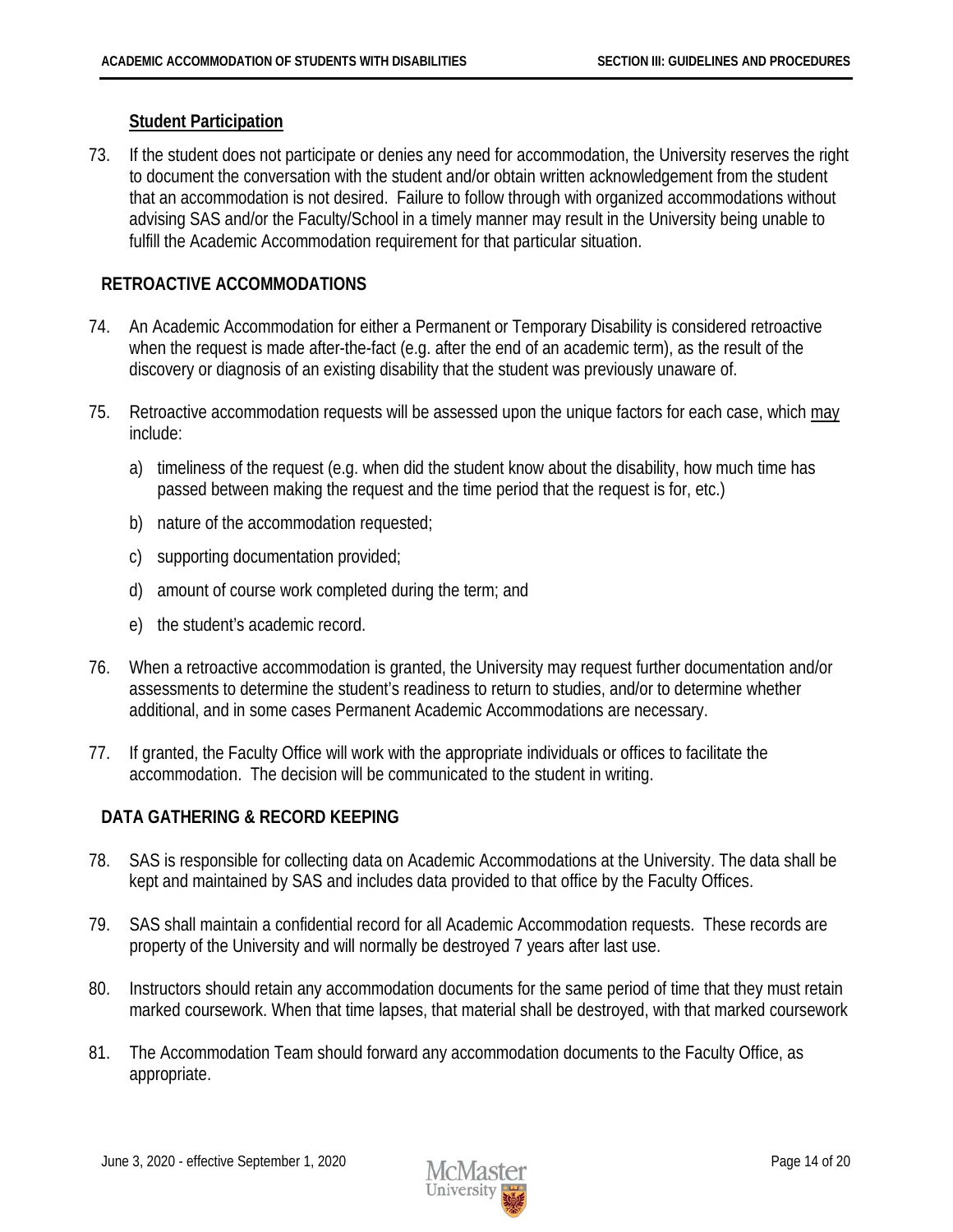# **SECTION IV: APPEALS**

## <span id="page-16-1"></span><span id="page-16-0"></span>**RE-ASSESSMENT OF THE ACCOMMODATION PLAN**

#### <span id="page-16-2"></span>**Student Initiated Re-assessment of the Accommodation Plan**

- 82. The student may request a Student-Initiated Re-Assessment of the Accommodation Plan by submitting, in writing, an explanation as to why the plan is not adequate and what accommodation they seek, to the Director of SAS.
- 83. The Director of SAS, upon receipt of the request, will notify the Faculty Office to discuss the Accommodation Plan; the explanation submitted by the student; and, a review of the requirements of the course and/or program to make a recommendation for next steps related to an Accommodation Plan. The Director of SAS may request the student provide additional supporting documentation from a regulated health care provider or participate in an assessment in order to complete the Re-assessment.
- 84. The decision on the Re-Assessment will be made by the Director of Student Accessibility Services. The Director will communicate the outcome of the decision to the student. The Faculty Office will be informed of any changes to the accommodation plan. If there are changes to the Accommodation Plan for courses the student is currently enrolled in, SAS will communicate those changes to the instructor(s). The coordination for the implementation of the plan will commence as quickly as possible.
- 85. If the Director of SAS decides the request for Re-assessment is denied and the Accommodation Plan will be not revised, they will notify the student of the decision and the reasons

## <span id="page-16-3"></span>**APPEAL OF THE STUDENT-INITIATED RE-ASSESSMENT DECISION**

86. Students may appeal the Student-Initiated **Re-Assessment decision** not to revise the Accommodation Plan, when they believe that there has been a procedural error in the application of the Policy. The appeal must be filed within **3 weeks of receipt** of the decision, to the Senate Board for Student Appeals as outlined in the *Student Appeal Procedures*.

## <span id="page-16-4"></span>**STUDENT ACCESSIBILITY SERVICES INITIATED RE-ASSESSMENT OF THE ACCOMMODATION PLAN**

- 87. SAS normally conducts annual reviews of established Accommodation Plans. The Director of SAS may, at their discretion, initiate a Re-Assessment of the Accommodation Plan.
- 88. SAS will inform the student when a Re-Assessment has been initiated by the Director. The re-assessment may include a request for updated documentation from the student's treating health care provider and/or a further assessment (e.g. an independent medical evaluation).
- 89. The outcome of the Re-Assessment will be communicated to the student. The Re-Assessment of the may include: a change in the accommodation plan; recommendations for course-load; completion of a series of meetings with a learning strategist or other support specialist/program.

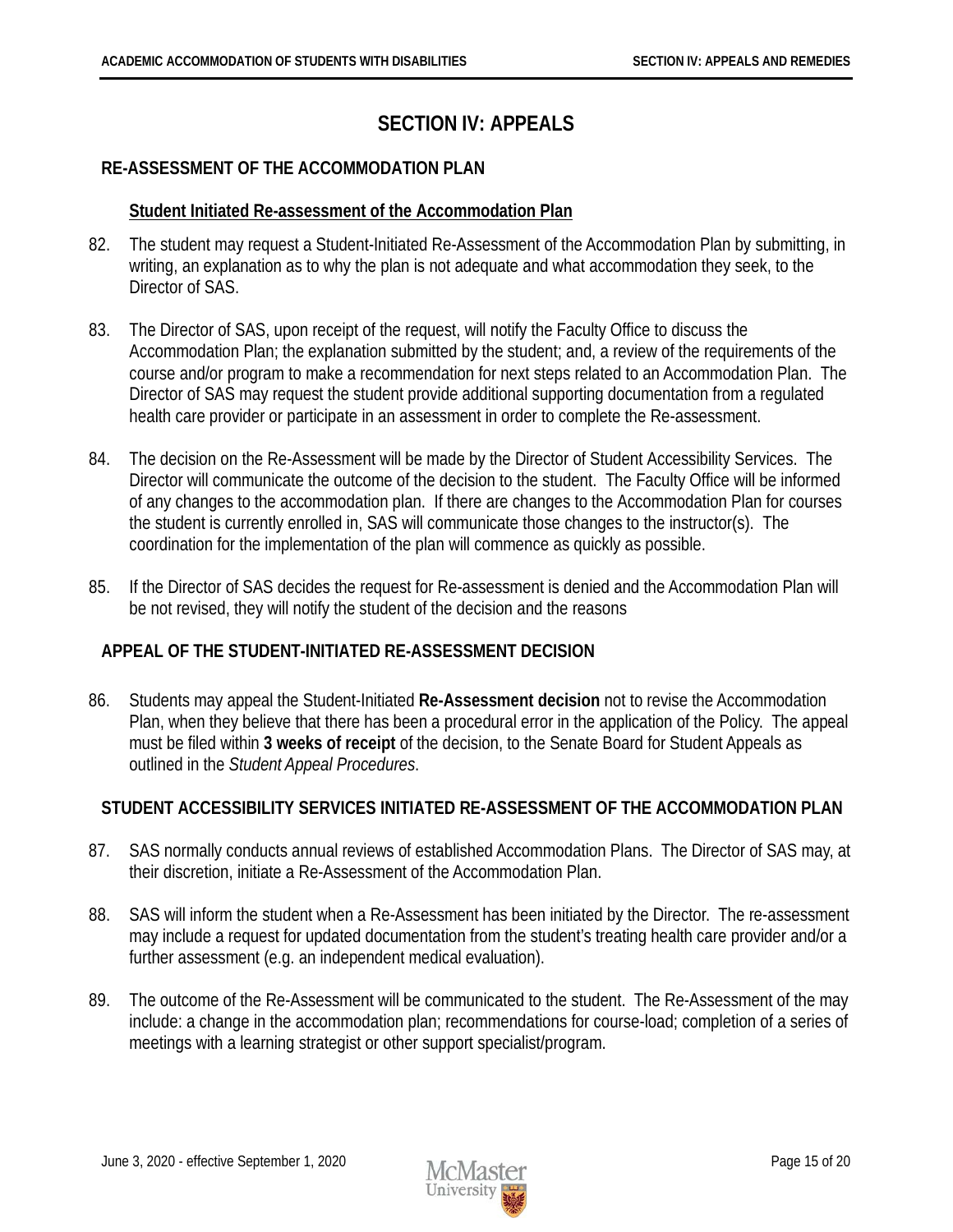#### <span id="page-17-0"></span>**APPEAL OF THE SAS-INITIATED RE-ASSESSMENT DECISION**

- 90. Students may appeal the SAS-Initiated Re-Assessment decision to the Dean of Students within 15 business days of the communication of the decision by the Director of SAS.
- 91. The Accommodation Plan approved by SAS will be applied and shall remain in effect unless and until it is overturned on an appeal by the student. This means that submitting an appeal will not prevent the decision of the SAS-initiated Re-Assessment from being carried out.

#### **HUMAN RIGHTS COMPLAINT**

92. If the student believes that a decision may be a violation of their human rights, such as when there has been a failure to accommodate (denial of the request) or a failure to accommodate reasonably (the student believes the Accommodation Plan does not provide reasonable accommodation) they should contact the Equity and Inclusion Office to identify appropriate avenues of recourse as per the *[Discrimination and Harassment Policy.](https://secretariat.mcmaster.ca/app/uploads/Discrimination-and-Harassment-Policy.pdf)*

#### <span id="page-17-1"></span>**ACCOMMODATION PENDING REVIEW OR APPEAL**

93. The University recognizes that decisions involving accommodations must be made expeditiously to assist students in their ongoing courses. Once the Faculty Office has approved an Accommodation Plan, it shall be implemented promptly. In the event that a student appeals the approved Accommodation Plan and the appeal is pending, the instructor, the Faculty Office, and SAS shall determine what portion, if any, of the plan is reasonable to implement immediately. Any such accommodations shall remain in place until there is a final disposition of all appeals.

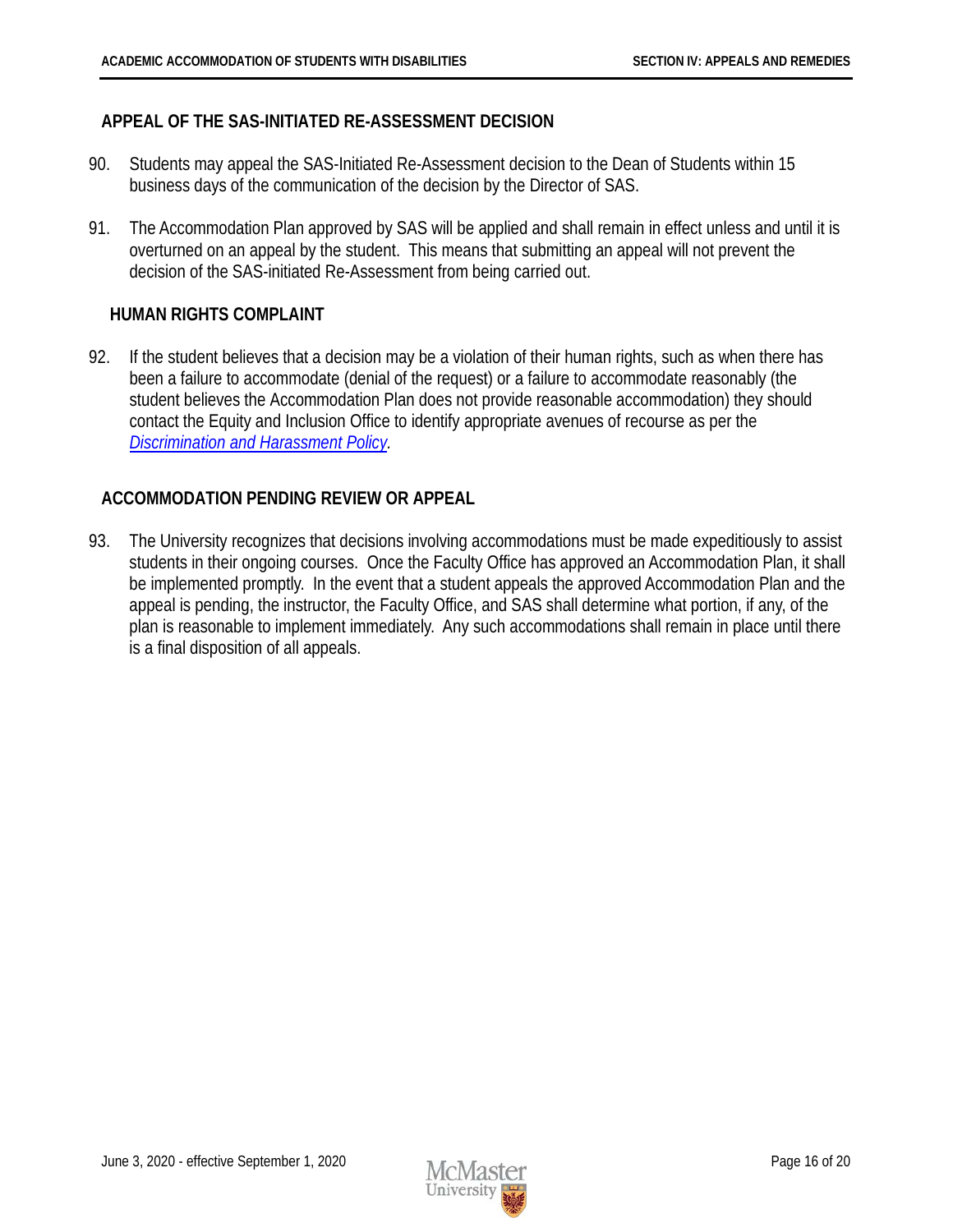# **APPENDIX A: RELATED POLICIES AND LEGISLATION**

<span id="page-18-0"></span>This Policy is to be read in conjunction with the following policies, statements, and legislation. Any question concerning the application of this Policy or related policies shall be determined by the Provost and Vice-President (Academic) or the Vice-President (Administration) as appropriate, and in conjunction with the administrator of the other policy or policies. The University reserves the right to amend or add to the University's policies and statements from time to time (this is not a comprehensive list):

- [Academic Accommodation for Religious, Indigenous and Spiritual Observances \(RISO\)](https://secretariat.mcmaster.ca/app/uploads/2019/02/Academic-Accommodation-for-Religious-Indigenous-and-Spiritual-Observances-Policy-on.pdf)
- [Academic Integrity Policy](https://secretariat.mcmaster.ca/app/uploads/Academic-Integrity-Policy-.pdf)
- Accessibility [University Policy](https://secretariat.mcmaster.ca/app/uploads/2019/05/Accessibility.pdf)
- [Code of Student Rights and Responsibilities](https://secretariat.mcmaster.ca/app/uploads/2019/02/Code-of-Student-Rights-and-Responsibilities.pdf)
- [Discrimination and Harassment Policy](https://secretariat.mcmaster.ca/app/uploads/Discrimination-and-Harassment-Policy.pdf)
- [Freedom of Information and Protection of Privacy Act](http://www.e-laws.gov.on.ca/html/statutes/english/elaws_statutes_90f31_e.htm)
- [Graduate Course](https://secretariat.mcmaster.ca/app/uploads/2019/06/GraduateCourseOutlines.pdf) Outlines
- [Ontario Human Rights Code](http://www.e-laws.gov.on.ca/html/statutes/english/elaws_statutes_90h19_e.htm)
- [Personal Health Information Protection Act](http://www.e-laws.gov.on.ca/html/statutes/english/elaws_statutes_04p03_e.htm)
- [Professional Behaviour Code for Graduate Learners, Health Sciences](https://secretariat.mcmaster.ca/app/uploads/2019/06/Professional-Behaviour-Code-for-Graduate-Learners-Health-Sciences.pdf)
- [Professional Behaviour Code for Undergraduate Learners, Health Sciences](https://secretariat.mcmaster.ca/app/uploads/2019/06/Professional-Behaviour-Code-for-Undergraduate-Learners-Health-Sciences.pdf)
- [Statement on Building an Inclusive Community with a Shared Purpose](http://www.mcmaster.ca/policy/General/HR/Statement-Inclusivity.pdf)
- [Statement and Guidelines on Inclusive Communications](https://secretariat.mcmaster.ca/app/uploads/2019/06/Statement-on-Inclusive-Communications.pdf)
- [Workplace Accommodation, Policy on](https://secretariat.mcmaster.ca/app/uploads/2019/05/Workplace-Accommodation-Policy-2015.pdf)
- [Workplace Accommodation, Guide and Procedures](https://secretariat.mcmaster.ca/app/uploads/2019/05/Workplace-Accommodation-Procedures-2015.pdf)
- [Research Integrity Policy](https://secretariat.mcmaster.ca/app/uploads/Research-Integrity-Policy.pdf)
- **[Student Appeal Procedures](https://secretariat.mcmaster.ca/app/uploads/2018/09/Student_Appeal_Procedures.pdf)**
- [Undergraduate Course Management Policies](https://secretariat.mcmaster.ca/app/uploads/2019/06/Undergraduate-Course-Management-Policy.pdf)

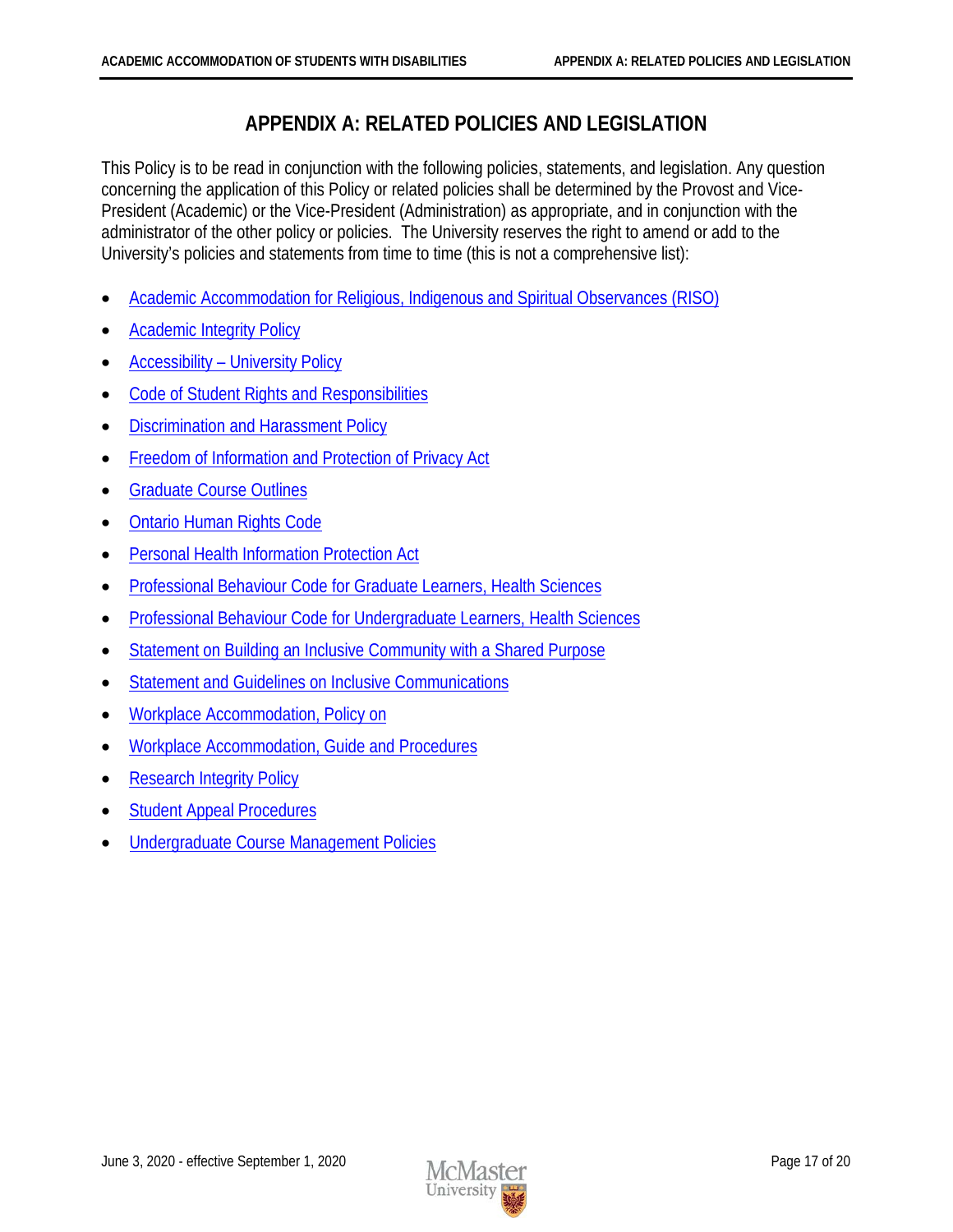# **APPENDIX B: ESSENTIAL REQUIREMENTS**

- <span id="page-19-0"></span>1. The Ontario Human Rights Commission has noted that while courts and tribunals have provided little guidance on the definition or nature of essential requirements, terms that have been used include indispensable, vital and very important<sup>1</sup>. "For example, it may likely be an essential requirement that a student master core aspects of a course or curriculum. It is much less likely that it will be an essential requirement to demonstrate that mastery in a particular format, unless mastery of that format (for example oral communication) is also a vital requirement of the program. Educators must provide accommodation, up to the point of undue hardship, to enable students to meet these essential requirements". [2](#page-19-2)
- 2. In a university setting, the essential requirements of a course/program may include, but are not limited to, the knowledge and skills that must be acquired or demonstrated in order for a student to meet the learning objectives of the course/program successfully. Essential requirements are the expected learning outcomes of a program or course and involve the successful demonstration of specific knowledge, skills and abilities. Although there may be variations in the language used to describe an essential requirement within each program or course, the objective of outlining the essential requirements is to help students understand what they must be able to demonstrate at the end of the course or program.
- 3. Essential requirements can be defined by 2 factors: 1) a skill that must be necessarily demonstrated in order to meet the objectives of the course and 2) a skill that must be demonstrated in a prescribed manner.<sup>[3](#page-19-3)</sup> Conclusions about inability to perform essential requirements must not be reached without actually testing the ability of the student.
- 4. A particular challenge arises with managing accommodations for students in professional programs because of the need to separate the educational elements of the university curriculum from the perceived professional competencies of the practicing clinician. As Oakley et al.(2012) have reported, education is deemed a service under Human Rights Legislation even when students are participating in off-campus training programs in the clinical setting or in field placements. [4](#page-19-4) In these settings, students are entitled to the same type of accommodation as they would receive in the classroom. Clearly, however, some accommodations that are appropriate for the classroom will be inappropriate or inadequate in the clinical or practicum situation.
- 5. In this situation, SAS will liaise with the relevant Faculty to consider how the particular profession would normally accommodate individuals with such disabilities. In this way, the essential requirements related to the clinical tasks in the placement will be considered along with the academic requirements. Professional programs have distinct essential requirements outlined for undertaking the educational programs or curricula that will include expectations for functioning as a practicing professional in the career that is the planned outcome for students in that program. Students may elect to complete the program if feasible but not to sit any certification examinations offered by the profession or to seek registration in regulatory bodies such as regulatory colleges<sup>[5](#page-19-5)</sup>. There may be occasions, particularly in a professional program



<span id="page-19-1"></span><sup>1</sup> Ontario Human Rights Commission (2003). The Opportunity to Succeed: Barrier-free Education for Students with Disabilities. Pages 61-62 Available a[t www.ohrc.on.ca](http://www.ohrc.on.ca/)

<span id="page-19-2"></span> $2$  Ibid

<span id="page-19-3"></span><sup>3</sup> Ibid.

<span id="page-19-5"></span><span id="page-19-4"></span><sup>4</sup> Oakley, B., Parsons, J., & Wideman, M. (2012). Identifying Essential Requirements: A guide for University Disability Professionals. Kingston, ON: Queen's University..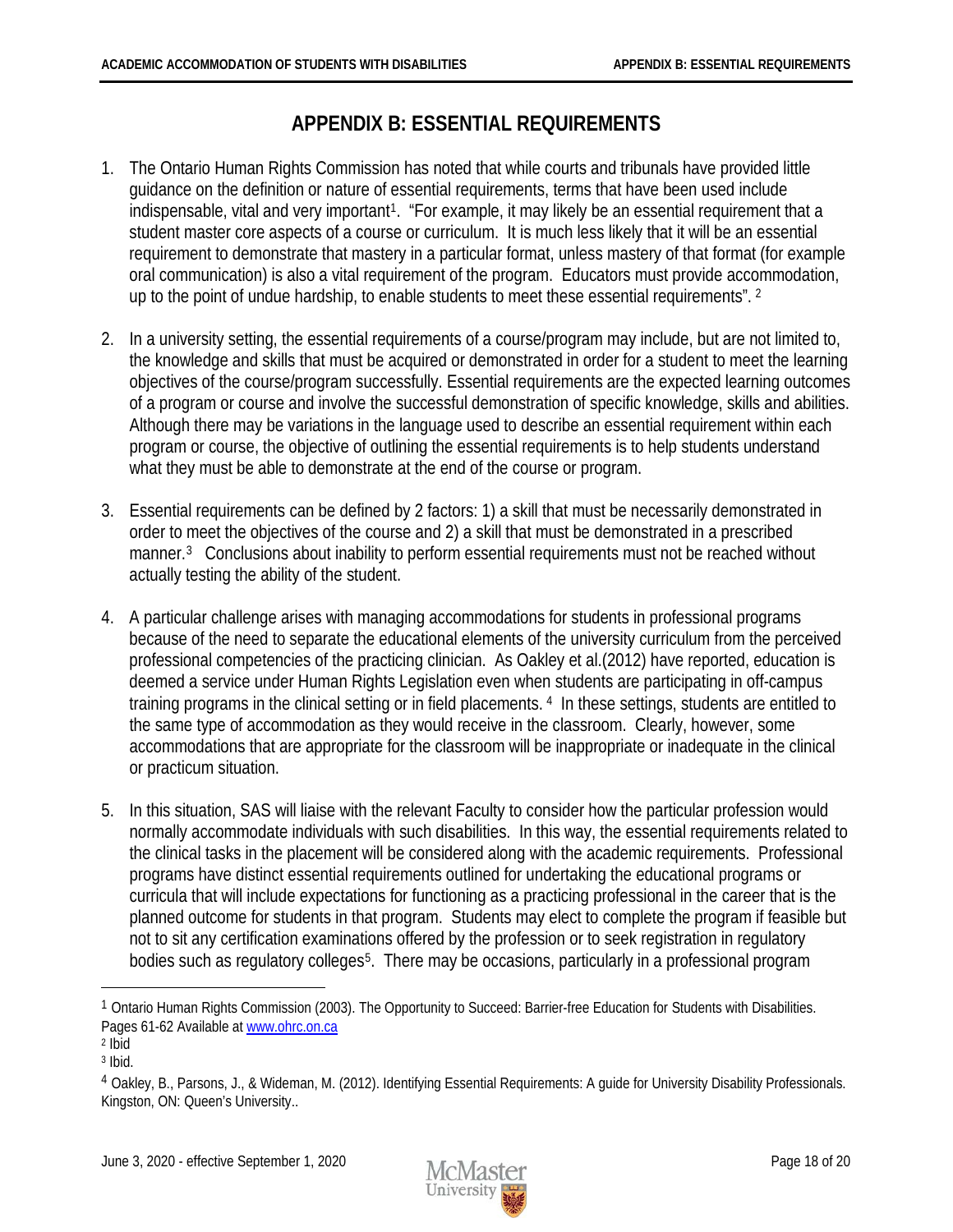where an accommodation contradicts an essential requirement. For example, providing extra time for a learner in a particular clinical setting might in fact impact on patient/client safety. However, it is incumbent upon the University to conduct a thorough task analysis of an essential requirement before developing an accommodation plan or denying an accommodation on the basis that the accommodation breaches the academic integrity of the education program.

- 6. Increasing application of the principles of universal design in educational programs may allow more students to meet the essential requirements of the learning environment without accommodation, although for some students, differential treatment may still be required to allow equal opportunity to enjoy the same level of benefits and privileges of success in the educational program.
- 7. Continuing advances in technology both in the classroom and in the clinical and practicum setting in professional programs necessitate close cooperation and liaison between SAS, Accommodation Team and resources, and students, in order to optimize accessibility of students to meet the essential requirements of courses and educational programs.